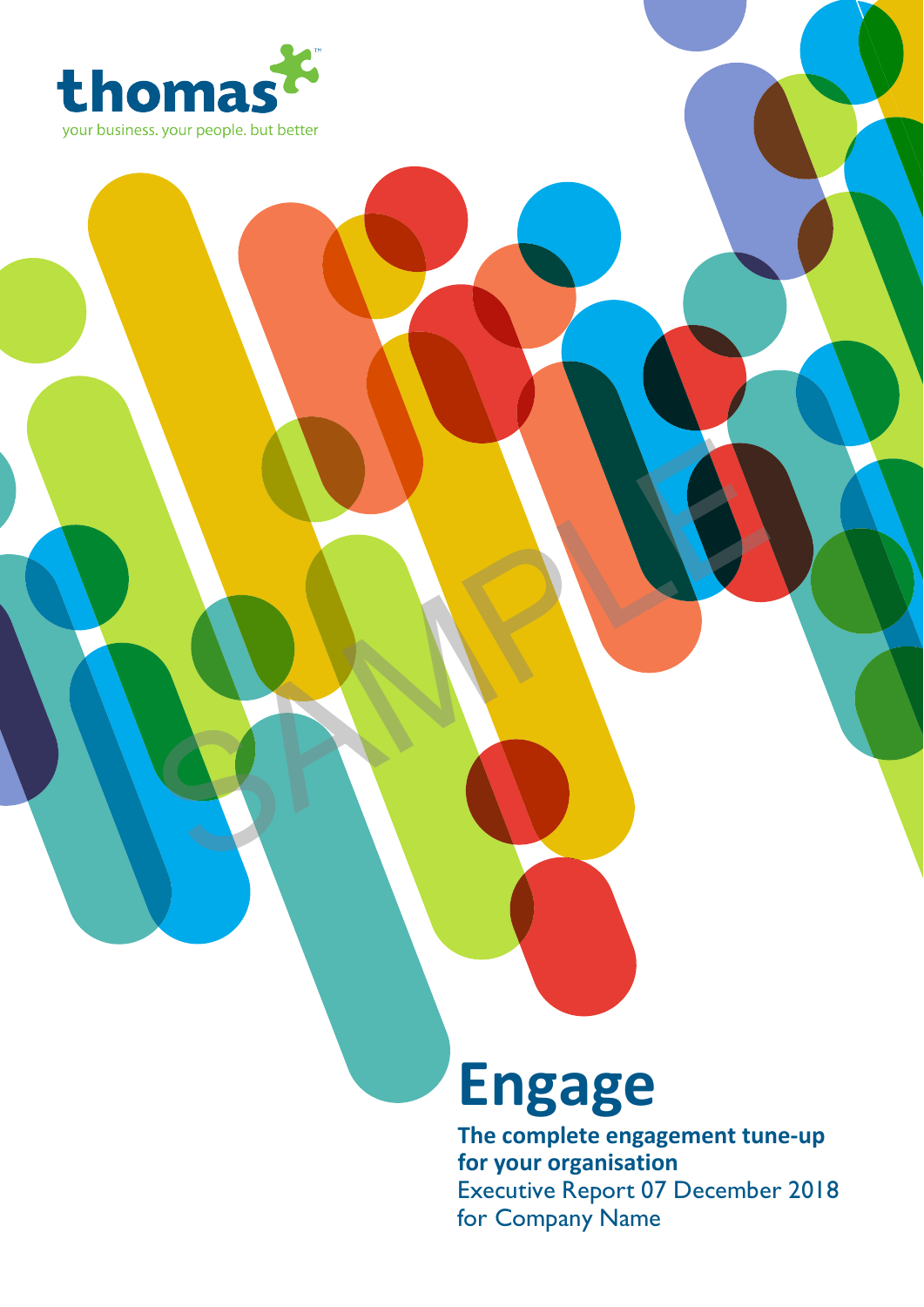## **How Engage drives superior performance Monday and Friday People**

**Monday** people wake up in the morning, leap out of bed and can't wait to get to work; they enjoy their day. The work they do is fulfilling and rewarding, working with people they really like. They head home with a sense of accomplishment and pride, looking forward to their next day at work. **Friday** people drag themselves to work. They spend the day watching the clock and avoiding the boss. The journey home is full of dread for tomorrow and dreams of a better job.

Much of the difference between Monday people and Friday people is reflected in their level of **Workplace Engagement** – how positively they think and feel about the job they do and the people they work with. Winning organisations employ more Monday people than Friday people. France discountier and contract and contract and contract and contract and contract and control engels than Friday<br>engines the contract of the contract of the contract of the contract of the contract of the contract of the

Engage provides an engagement tune-up for your organisation, enabling you to unlock the potential of your staff. This report summarises the results of your Engage survey, highlighting your areas of strength and vulnerability and pinpointing activity plans to drive real success and create a truly great place to work.

#### **In engaging with Engage your:**

- Employees feel more engaged and together, going the extra-mile and putting more into their emotional bank account.
- Leaders and Managers develop more skills and become more competent and confident.
- Customers receive superior service and benefit from new ideas and innovations.
- Organisation unleashes potential, raising performance and enhancing the bottom-line.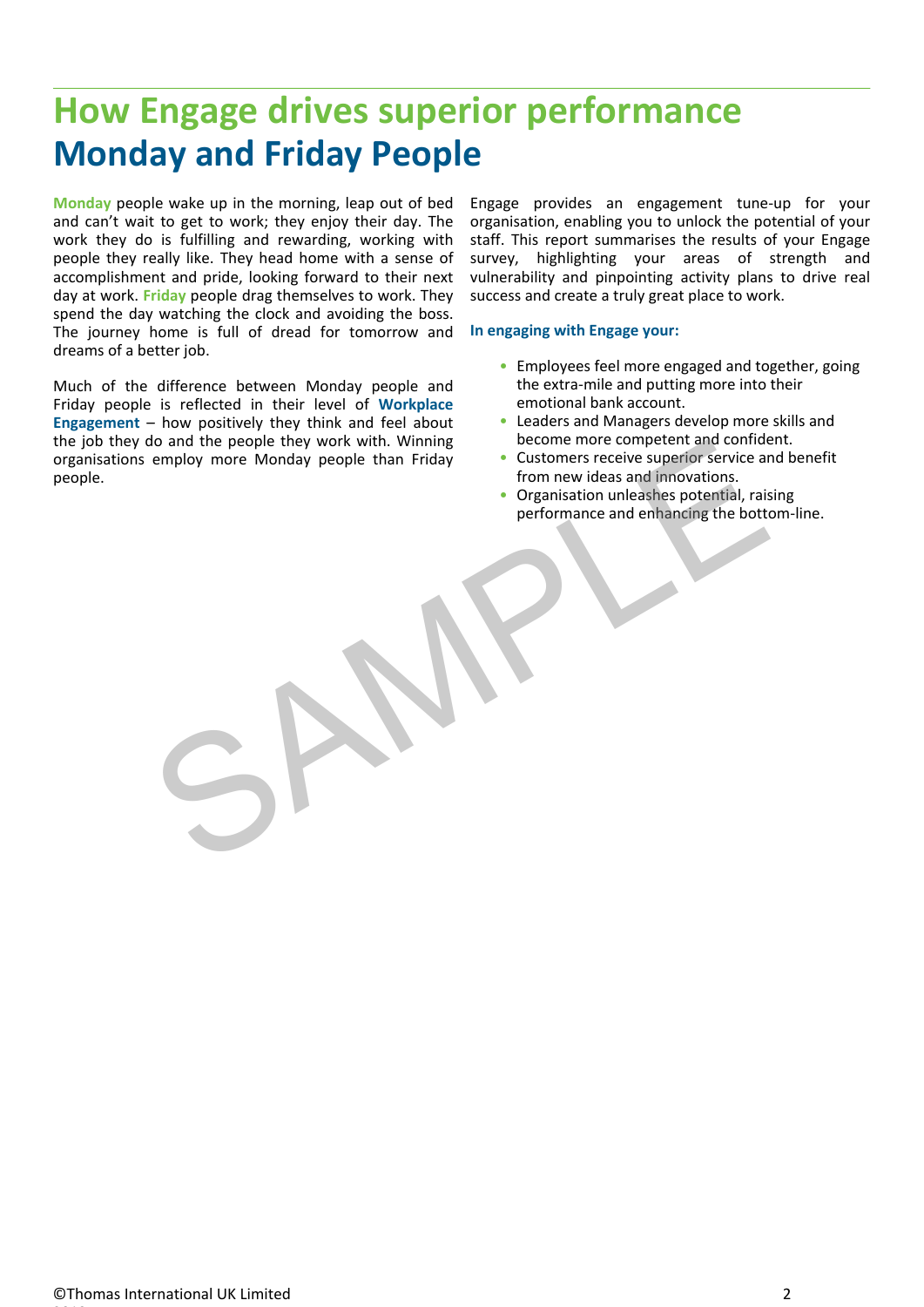## **The Fundamental Drivers of Workplace Engagement: The Science**

From our earliest beginnings human beings have gathered together in groups for safety, and to achieve and grow. We are social beings, we need to be together. However, in order to thrive and engage with the group, humans have certain primal and social needs that must be met. This is as true for the workplace as it is for any family or tribe.

Engage builds on this science to measure the primary human needs that drive Workplace Engagement and These critical dimensions are further captured<br>Engage 7-drivers model of workplace engagement. superior performance.

Our research with many thousands of people proves that engagement reveals itself in three critical work dimensions. What is important to people at work are:

- The Relationships they have
- The Role they do **Figure 1**
- The Reward they get

These critical dimensions are further captured in the • The Relationships they have<br>• The Role they do<br>• The Reward they get<br>These critical dimensions are further captured in the<br>Engage 7-drivers model of workplace engagement.

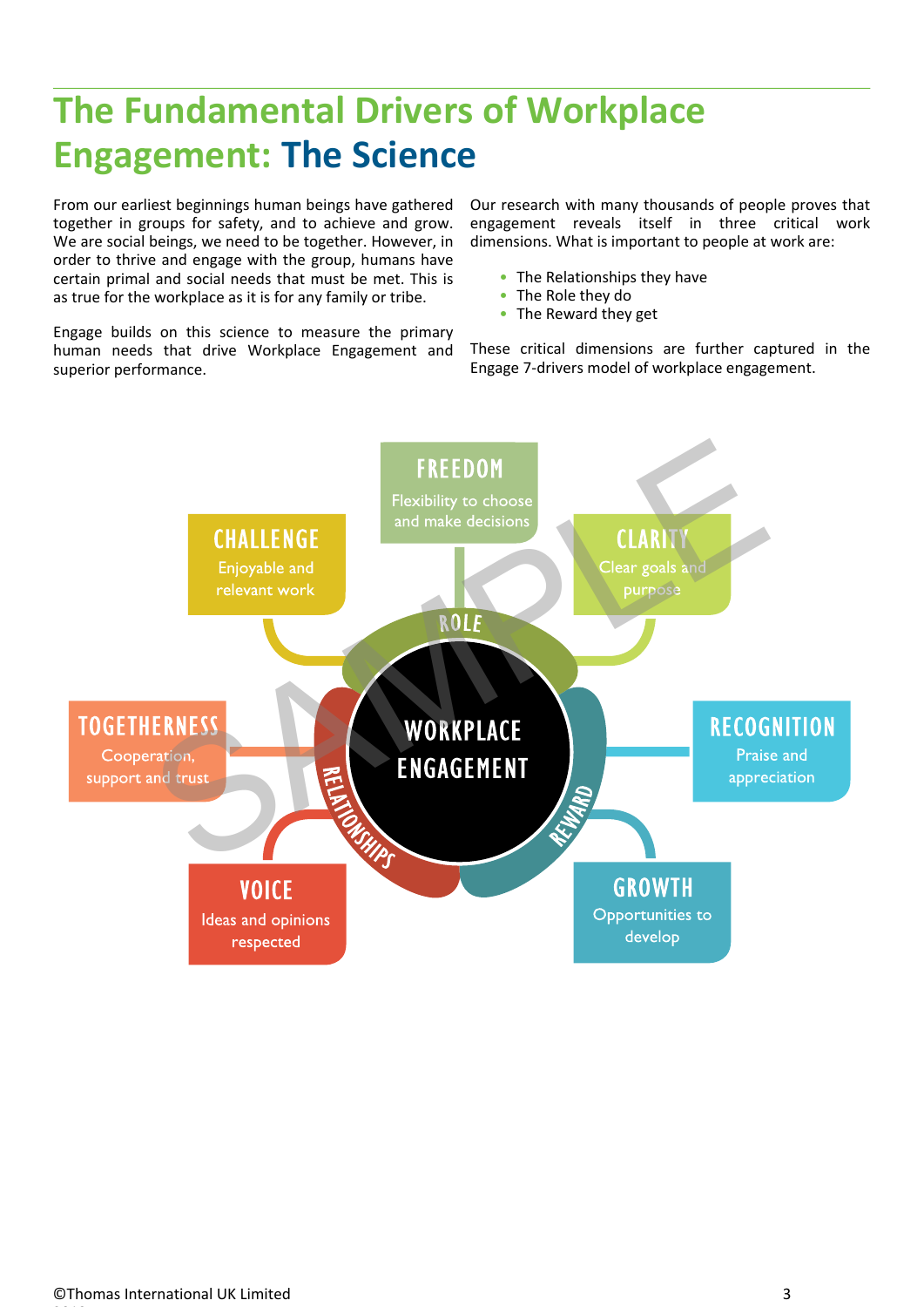## **Overall Workplace Engagement**

A total of 39 out of 45 staff completed the Engage Survey representing a response rate of 87%. The display below indicates the Company Name Workplace Engagement Score represented as an overall percentage:

| Overall |                                | 65%                        |                   |
|---------|--------------------------------|----------------------------|-------------------|
|         | <b>Potential Vulnerability</b> | Potential<br>Opportunities | Relative Strength |

#### **How engaged are your staff?**

Every organisation has some staff who are disengaged and others who are highly engaged. The display below is an analysis of data taken from 39 staff and demonstrates the percentage of staff at each of the 3 levels of Workplace Engagement: **Low**, **Moderate** and **High**.



### **7-Drivers of Workplace Engagement**

The display below shows the percentage scores for each of the 7-drivers of Workplace Engagement at Company Name:

| Relationships     | Voice            |                                | 63%                        |  |
|-------------------|------------------|--------------------------------|----------------------------|--|
| 67%               | Togetherness     |                                | 71%                        |  |
| Role              | <b>Challenge</b> |                                | 64%                        |  |
| 63%               | Freedom          |                                | 64%                        |  |
|                   | Clarity          | 62%                            |                            |  |
| Reward            | Recognition      |                                | 64%                        |  |
| 64%               | Growth           |                                | 64%                        |  |
| <b>Dimensions</b> | <b>Drivers</b>   | <b>Potential Vulnerability</b> | Potential<br>Opportunities |  |

This analysis shows that your organisation has potential opportunities in the drivers **Voice**, **Togetherness**, **Challenge**, **Freedom**, **Clarity**, **Recognition** and **Growth**.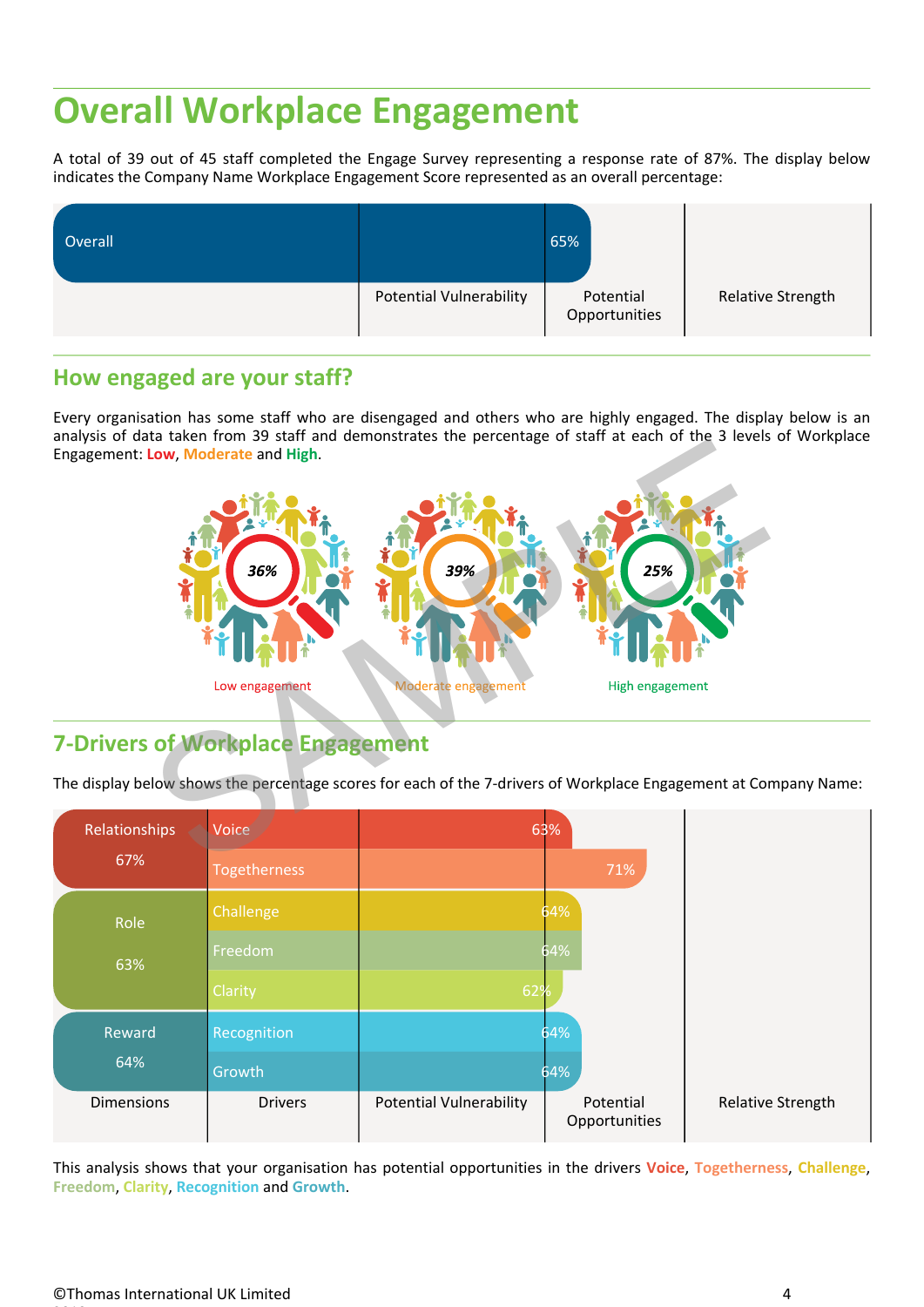### **Compared to others? Overall Workplace Engagement**

One useful way to understand your Workplace Engagement is to compare yourself with other organisations. The following display shows how Company Name Workplace Engagement compares to a UK Benchmark:



Analysis of the results indicates that Company Name scores lower than other UK organisations for overall Workplace Engagement.

The displays below demonstrate how Company Name compares to other UK organisations for each of the 3 Dimensions of Workplace Engagement: **Relationships**, **Role** and **Reward**.



Analysis of the results indicates that Company Name scores considerably lower than other UK organisations.

**Reward — appreciation, learning and development** Company Name



Analysis of the results indicates that Company Name scores higher than other UK organisations.

**The following section explores the Dimensions and Drivers of Workplace Engagement at a more detailed level.**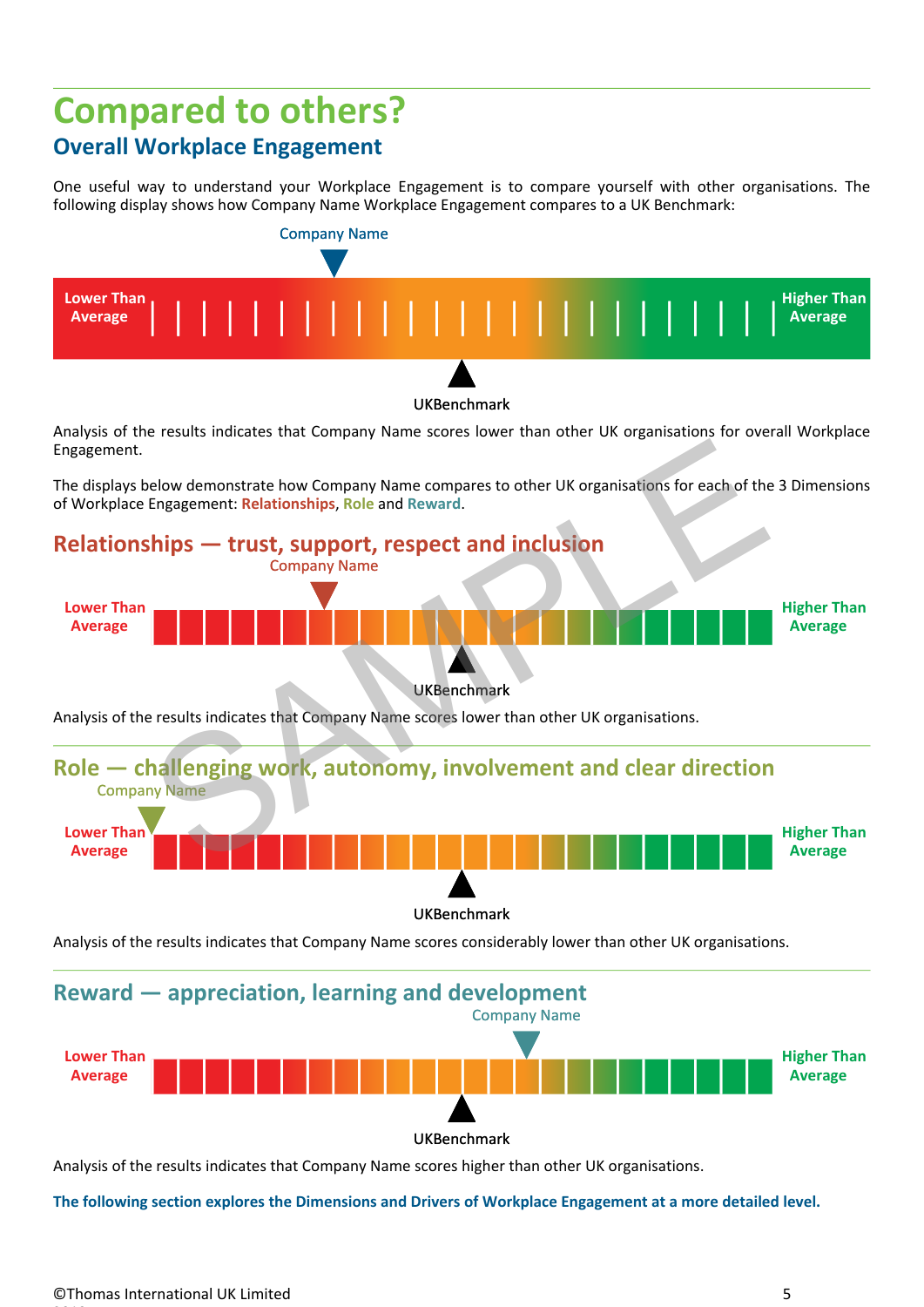## **Relationships**

At work people want to feel part of the team, accepted and valued in the group. It is important to work with people you can trust and who support you, who seek your opinions and are interested in your ideas. The display below shows the percentage of staff scoring in each of the 3 levels: **Low**, **Moderate** and **High** for the dimension **Relationships**.



### **Voice**

| The strength and quality of Relationships is measured by the drivers Voice and Togetherness. The display below shows<br>the percentage scores for each of these drivers: |                                |                            |                   |
|--------------------------------------------------------------------------------------------------------------------------------------------------------------------------|--------------------------------|----------------------------|-------------------|
| <b>Voice</b><br>People need to feel accepted, that their opinions are valued and acted upon and that others listen to and respect what<br>they have to say.              |                                |                            |                   |
| Voice                                                                                                                                                                    |                                | 63%                        |                   |
|                                                                                                                                                                          | <b>Potential Vulnerability</b> | Potential<br>Opportunities | Relative Strength |
| <b>Togetherness</b><br>Human beings need to feel valued as members of the group. They need safety, trust and support, and cooperative,<br>friendly relationships.        |                                |                            |                   |
| <b>Togetherness</b>                                                                                                                                                      |                                | 71%                        |                   |
|                                                                                                                                                                          | Potential Vulnerability        | Potential                  | Relative Strength |

#### **Togetherness**

| Togetherness |                                | 71%                        |                   |
|--------------|--------------------------------|----------------------------|-------------------|
|              | <b>Potential Vulnerability</b> | Potential<br>Opportunities | Relative Strength |

#### **Analysis**

Analysis of your Engage results for the dimension Relationships indicates some vulnerability and therefore a possible need for building and improving Relationships in your organisation. While many staff report that relationships are effective and that they are listened to, supported and valued, there are inconsistencies across the organisation. A considerable proportion of staff report some poor Relationships with a lack of co-operation, trust and support from others in the organisation. They feel their opinions and ideas are not often respected or acted on. To improve performance across your organisation it is recommended that action be taken to address issues of Relationships - see the section Bright Sparks and Black Holes for a more detailed analysis of higher and lower engagement groups.

#### **Actions**

High engagement organisations understand that Relationships are enhanced by the daily behaviour of managers and leaders and how they make the most of every interaction and conversation. They build trust and minimise conflict. More importantly, they realise that excellence is driven by how leaders engage with, and learn from, their people.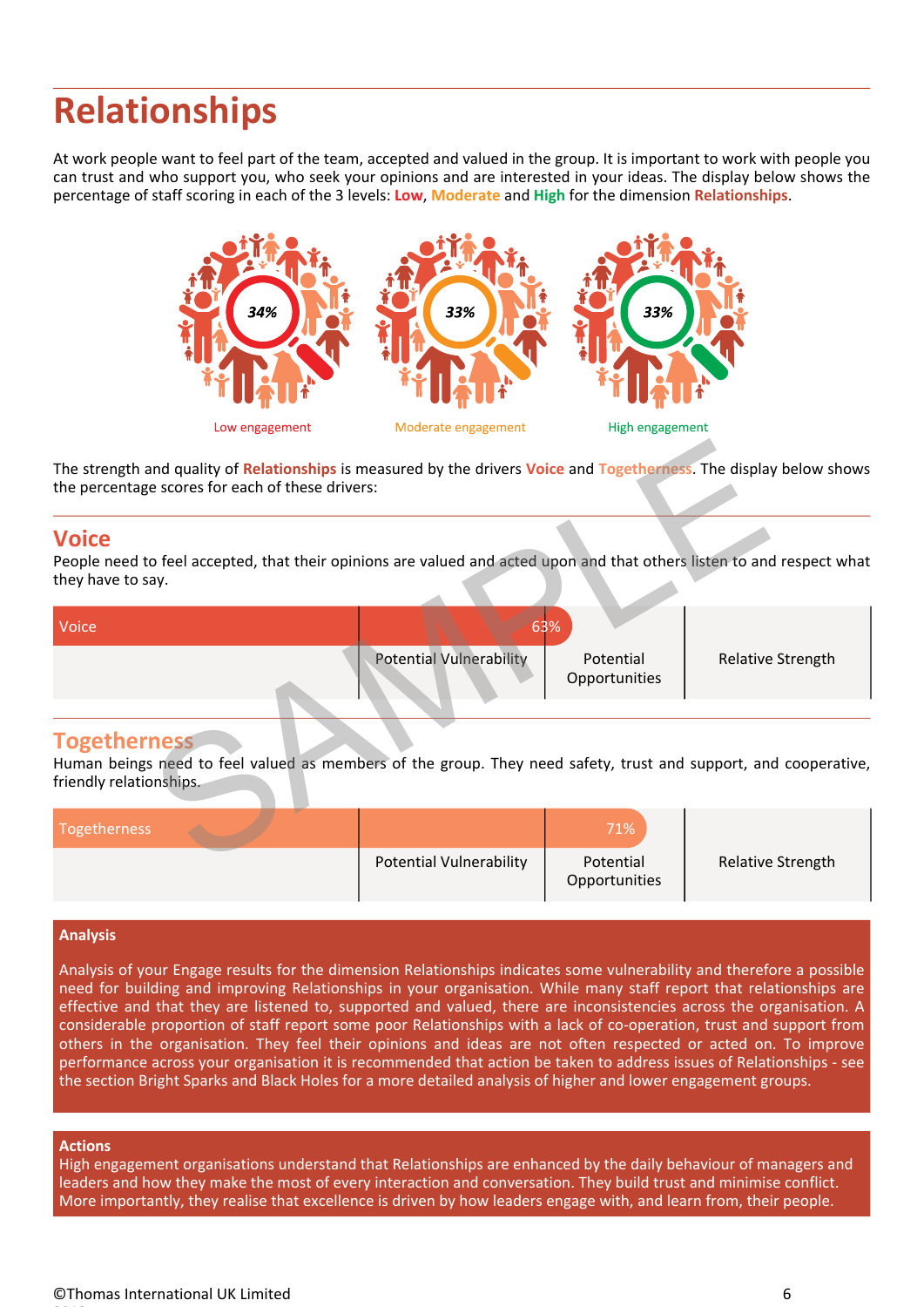## **Role**

It is of critical importance for people at work that their job role brings a good level of satisfaction. This is largely achieved through clear and purposeful work that plays to their strengths, offers responsibility and flexibility, and a regular sense of accomplishment. The display below shows the percentage of staff scoring in each of the 3 levels: **Low**, **Moderate** and **High** for the dimension **Role**.



#### **Challenge**

|                                     | Low engagement                                         | Moderate engagement                                                                                                 | High engagement            |                   |
|-------------------------------------|--------------------------------------------------------|---------------------------------------------------------------------------------------------------------------------|----------------------------|-------------------|
|                                     | shows the percentage scores for each of these drivers: | The degree of engagement for Role is measured by the drivers Challenge, Clarity and Freedom. The display below      |                            |                   |
| <b>Challenge</b><br>accomplishment. |                                                        | People excel at tasks that they have a talent for and enjoy. Doing them, they experience a sense of "flow" and      |                            |                   |
| Challenge                           |                                                        |                                                                                                                     |                            |                   |
|                                     |                                                        | Potential Vulnerability                                                                                             | Potential<br>Opportunities | Relative Strength |
| <b>Freedom</b>                      |                                                        |                                                                                                                     |                            |                   |
|                                     | flexibility to choose how they do their work.          | People are more engaged when they are entrusted with the responsibility to make decisions, and have the freedom and |                            |                   |
| Freedom                             |                                                        | 64%                                                                                                                 |                            |                   |

### **Freedom**

| Freedom |                         |                            |                          |  |
|---------|-------------------------|----------------------------|--------------------------|--|
|         | Potential Vulnerability | Potential<br>Opportunities | <b>Relative Strength</b> |  |

#### **Clarity**

People engage when they understand what is expected of them, the purpose of their work, and how it makes a difference to the organisation and it's customers.

| Clarity | 52%                            |                            |                          |
|---------|--------------------------------|----------------------------|--------------------------|
|         | <b>Potential Vulnerability</b> | Potential<br>Opportunities | <b>Relative Strength</b> |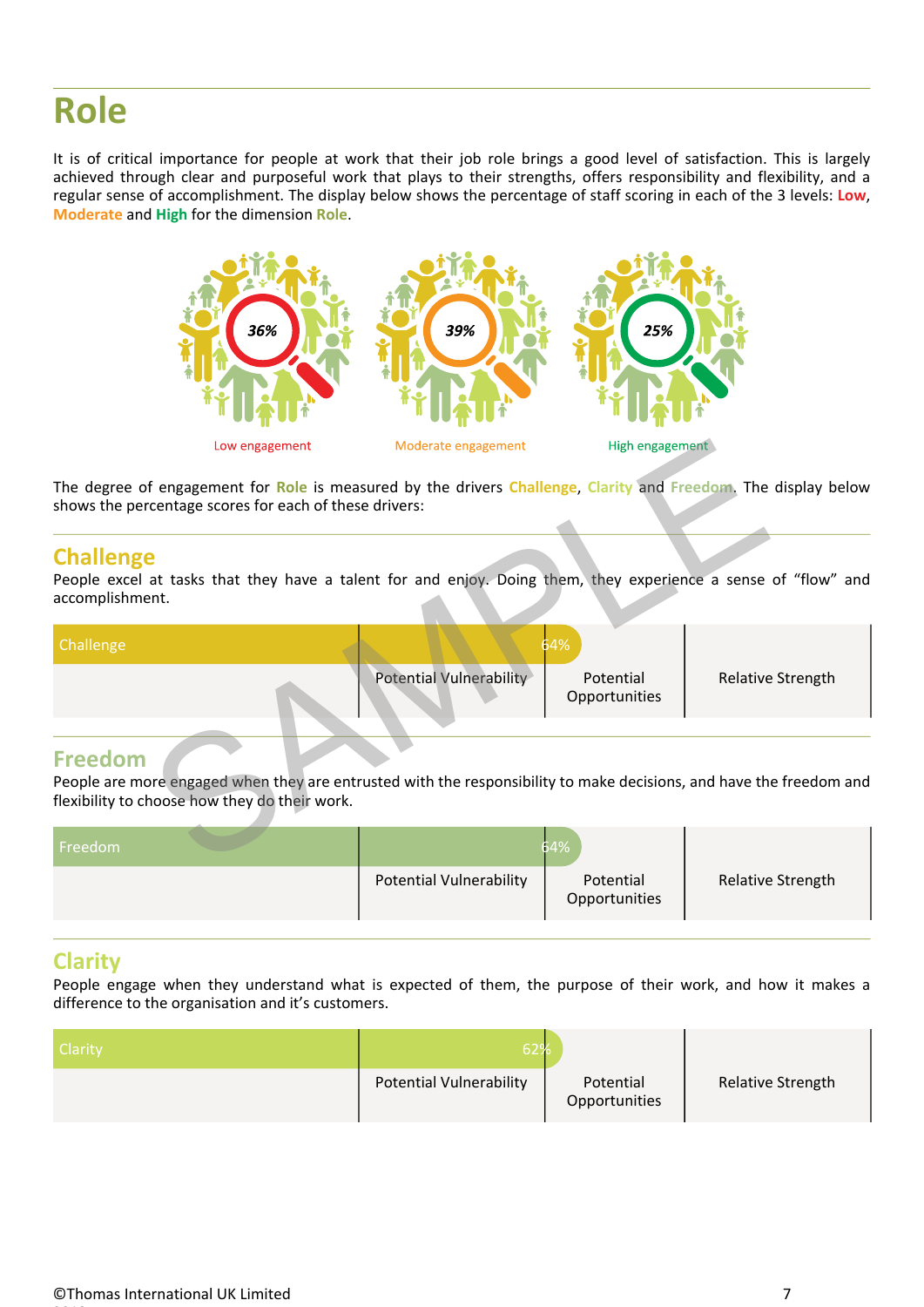#### **Analysis**

Analysis of your Engage results for the dimension Role indicates some vulnerability and therefore a possible need to develop Role in your organisation. While many staff report they enjoy their work and find their roles challenging and rewarding with clear goals, autonomy and flexibility, there are inconsistencies across the organisation. A considerable proportion of staff report their work is not engaging. Their role does not always match their strengths and talents, the purpose and objectives of work are unclear and they do not feel trusted to use their initiative and make decisions. To improve performance across your organisation it is recommended that action be taken to address issues of Role - see the section Bright Sparks and Black Holes for a more detailed analysis of higher and lower engagement groups.

#### **Actions**

Successful organisations recognise the importance of communicating specific objectives and a shared vision, they offer variety and flexibility and encourage people to be more accountable and involved in innovation. Inspiring managers identify the talents of their people and delegate challenging work according to strengths. Furthermore, they create opportunities for people to achieve and celebrate success.

SAMPLE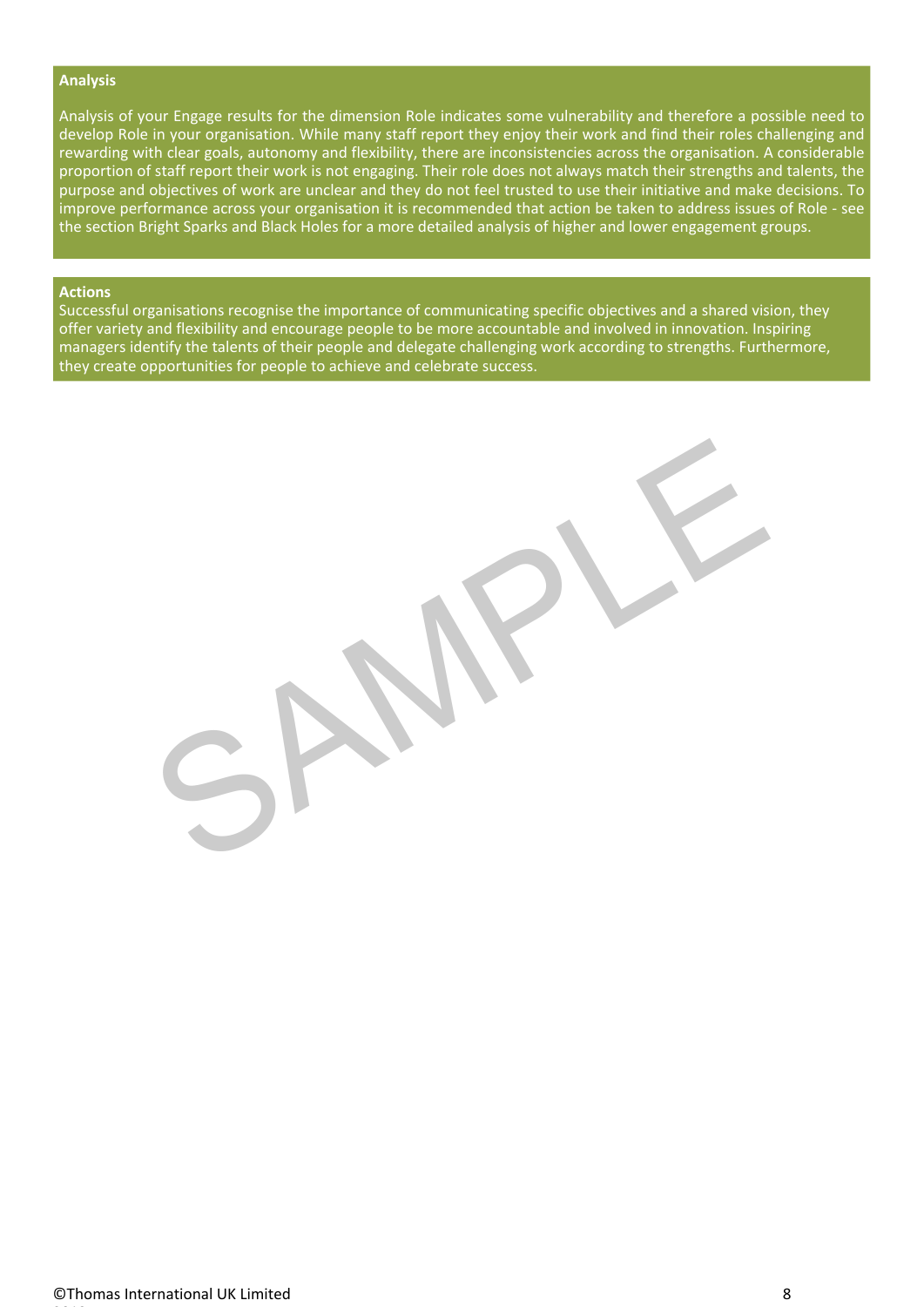## **Reward**

Whilst financial remuneration is important, people at work seek further reward. They want to be appreciated for their efforts, and acknowledged when they have done a good job. This pays into the emotional bank account and boosts esteem and self-confidence. Other rewards come in the form of learning and development. People have an expectation for improvement and the chance to grow their talents. The display below shows the percentage of staff scoring in each of the 3 levels: **Low**, **Moderate** and **High** for the dimension **Reward**.



#### **Recognition**

|                                   | $\sim$ $\,$ $\,$ $\sim$ $\,$ | $\sim$ $\,$ $\,$ $\sim$ $\,$                                                                                            | $\sim$ 11 $\sim$           |                   |
|-----------------------------------|------------------------------|-------------------------------------------------------------------------------------------------------------------------|----------------------------|-------------------|
|                                   | Low engagement               | Moderate engagement                                                                                                     | High engagement            |                   |
| scores for each of these drivers: |                              | The depth of Reward is measured by the drivers Recognition and Growth. The display below shows the percentage           |                            |                   |
| <b>Recognition</b>                |                              | Praise, appreciation and recognition boost self confidence and create productive employees.                             |                            |                   |
| Recognition                       |                              | 64%                                                                                                                     |                            |                   |
|                                   |                              | Potential Vulnerability                                                                                                 | Potential<br>Opportunities | Relative Strength |
| <b>Growth</b>                     |                              | A constantly changing world means that people today need to continuously learn and develop their talent and capability. |                            |                   |
| Growth                            |                              | 64%                                                                                                                     |                            |                   |
|                                   |                              | Potential Vulnerability                                                                                                 | Potential                  | Relative Strength |

#### **Growth**

| Growth |                                | 64%                        |                          |
|--------|--------------------------------|----------------------------|--------------------------|
|        | <b>Potential Vulnerability</b> | Potential<br>Opportunities | <b>Relative Strength</b> |

#### **Analysis**

Analysis of your Engage results for the dimension Reward indicates some vulnerability and therefore a possible need for improving Reward in your organisation. While many staff report feeling appreciated and valued with appropriate development, there are inconsistencies across the organisation. A considerable proportion of staff report a lack of praise, recognition and honest feedback with limited opportunities to learn new things, develop and progress. To improve performance across your organisation it is recommended that action be taken to address issues of Reward<br>see the section Bright Sparks and Black Holes for a more detailed analysis of higher and lower engagement grou

#### **Actions**

High performing organisations believe in the Reward principle. They often operate recognition programmes and build 'fit for purpose' learning processes aimed at developing the whole individual. Great managers take time to understand the development needs of their people and encourage them to build their capabilities. They create opportunities for new learning experiences and variety, and frequently provide constructive feedback and praise.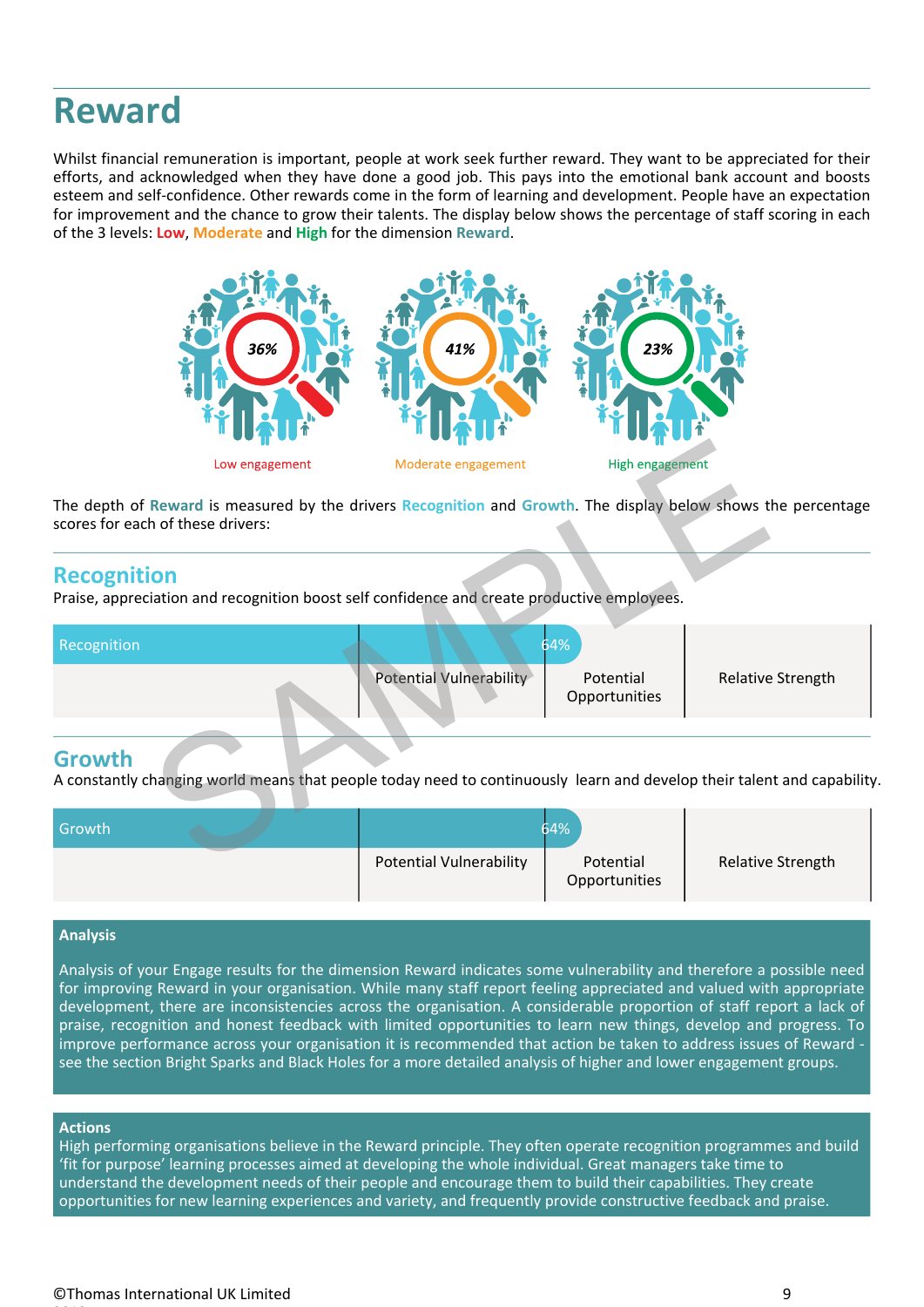## **Bright Sparks and Black Holes**

This section examines the results of your Engage survey in greater depth, helping to identify specific clusters of high and low engagement across your organisation. Below, the results of your survey show the percentage of your staff in each of the three different levels Low, Moderate and High engagement.



| The tables below show the Engage results for each demographic: |              |                      |              |           |         |                |                    |        |  |
|----------------------------------------------------------------|--------------|----------------------|--------------|-----------|---------|----------------|--------------------|--------|--|
| <b>Department</b>                                              |              |                      |              |           |         |                |                    |        |  |
|                                                                |              | <b>Relationships</b> |              |           | Role    |                | <b>Reward</b>      |        |  |
|                                                                | <b>Total</b> | <b>Voice</b>         | Togetherness | Challenge | Freedom | <b>Clarity</b> | <b>Recognition</b> | Growth |  |
| Sales n=5                                                      | 67           | 66                   | 66           | 74        | 69      | 63             | 67                 | 62     |  |
| Customer<br>Service n=9                                        |              | 72                   | 79           | $71\,$    | 67      | 73             | 64                 | 69     |  |
| $HR n=6$                                                       | 65           | 63                   | 74           | 65        | 67      | 54             | 65                 | 67     |  |
| Technical n=7                                                  | 62           | 57                   | 69           | 59        | 65      | 60             | 61                 | 65     |  |
| Billing n=7                                                    | 61           | 58                   | 67           | 54        | 54      | 64             | 62                 | 66     |  |
| Legal n=5                                                      | 60           | 60                   | 69           | 62        | 63      | 49             | 65                 | 48     |  |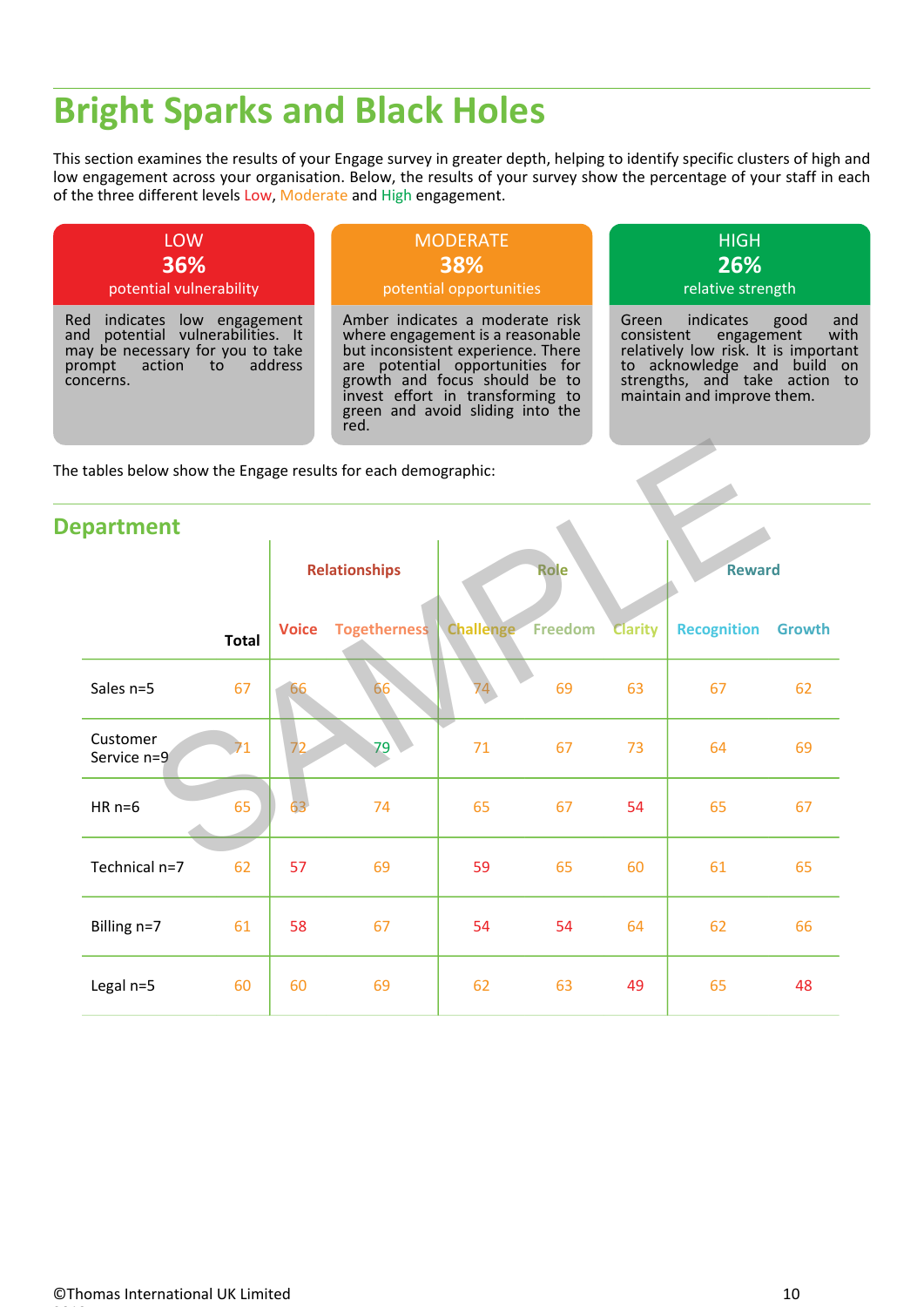### **Location**

|              |       | <b>Relationships</b> |                     | Role                     |    |                | <b>Reward</b>             |    |
|--------------|-------|----------------------|---------------------|--------------------------|----|----------------|---------------------------|----|
|              | Total | <b>Voice</b>         | <b>Togetherness</b> | <b>Challenge Freedom</b> |    | <b>Clarity</b> | <b>Recognition Growth</b> |    |
| Central n=19 | 63    | 59                   | 68                  | 61                       | 62 | 62             | 63                        | 65 |
| North n=9    | 71    | 72                   | 79                  | 71                       | 67 | 73             | 64                        | 69 |
| East n=5     | 69    | 68                   | 81                  | 69                       | 71 | 56             | 70                        | 65 |
| West n=6     | 57    | 56                   | 65                  | 59                       | 60 | 49             | 60                        | 53 |

### **Gender**

| ender             |              |                        |    |             |                |                    |               |  |  |
|-------------------|--------------|------------------------|----|-------------|----------------|--------------------|---------------|--|--|
|                   |              | <b>Relationships</b>   |    | <b>Role</b> |                |                    | <b>Reward</b> |  |  |
| <b>Total</b>      | <b>Voice</b> | Togetherness Challenge |    | Freedom     | <b>Clarity</b> | <b>Recognition</b> | Growth        |  |  |
| 66<br>Male $n=17$ | 63           |                        | 68 | 67          | 65             | 66                 | 62            |  |  |
| Female n=20<br>63 | 63           | 73                     | 60 | 62          | 59             | 62                 | 65            |  |  |

- $\bullet$  Other (n=1)
- Other (n=1)<br>• Prefer not to say (n=1)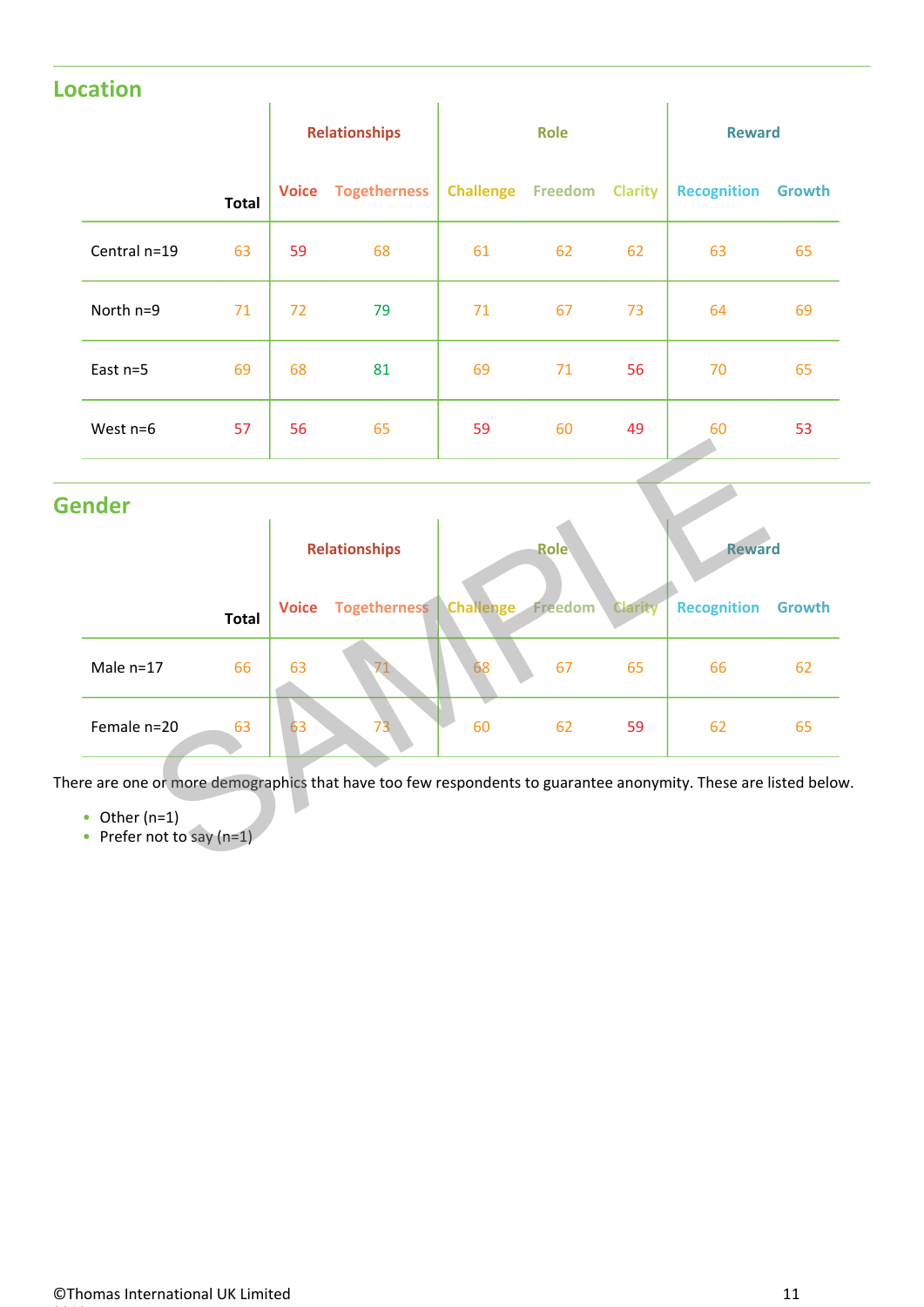| <b>Age</b> |              |              |                      |              |                                  |    |    |                    |        |
|------------|--------------|--------------|----------------------|--------------|----------------------------------|----|----|--------------------|--------|
|            |              |              | <b>Relationships</b> |              | <b>Role</b>                      |    |    | <b>Reward</b>      |        |
|            |              | <b>Total</b> | <b>Voice</b>         | Togetherness | <b>Challenge Freedom Clarity</b> |    |    | <b>Recognition</b> | Growth |
|            | $18-30$ n=18 | 63           | 60                   | 72           | 62                               | 63 | 58 | 65                 | 60     |
|            | $31-45$ n=15 | 71           | 71                   | 78           | 71                               | 71 | 70 | 69                 | 69     |

There are one or more demographics that have too few respondents to guarantee anonymity. These are listed below.

- $46-60$  (n=2)
- Over 60 (n=2)
- Prefer not to say (n=2)

| <b>Length of Service</b>  |              |              |                          |             |                        |    |                    |        |
|---------------------------|--------------|--------------|--------------------------|-------------|------------------------|----|--------------------|--------|
|                           |              |              | <b>Relationships</b>     | <b>Role</b> |                        |    | <b>Reward</b>      |        |
|                           | <b>Total</b> | <b>Voice</b> | Togetherness   Challenge |             | <b>Freedom Clarity</b> |    | <b>Recognition</b> | Growth |
| Under 2 years<br>$n = 17$ | 71           | 68           | 81                       | 68          | 69                     | 69 | 72                 | 72     |
| $2-5$ years n=9           | 65           | 67           | 69                       | 66          | 68                     | 59 | 65                 | 59     |
| Over 15 years<br>$n=6$    | 46           |              | 49                       | 49          | 44                     | 45 | 38                 | 53     |

- 5-10 years (n=4)
- 10-15 years (n=1)
- Prefer not to say (n=2)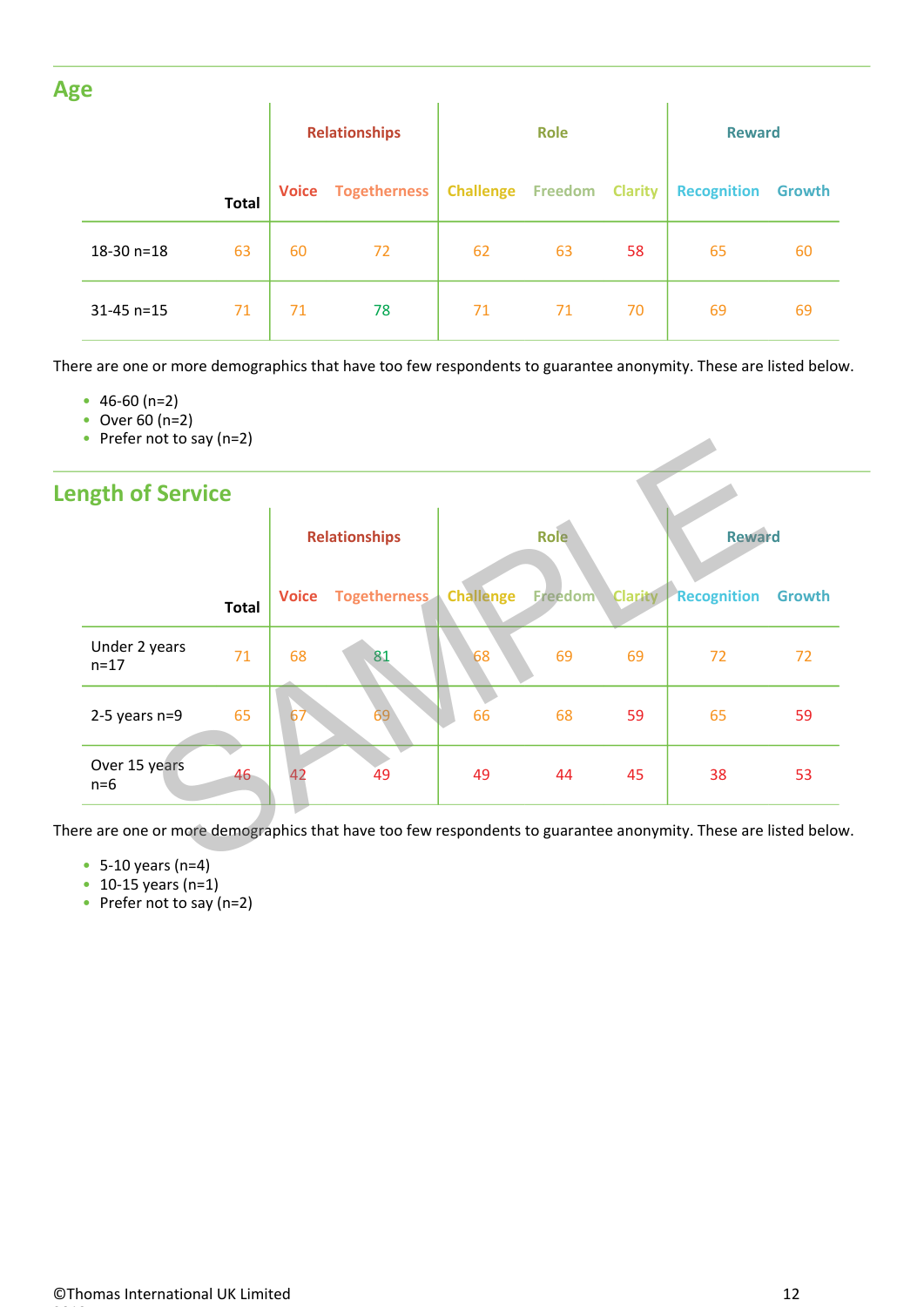| <b>Full time/Part time</b> |              |                      |                                                |             |    |    |                    |        |
|----------------------------|--------------|----------------------|------------------------------------------------|-------------|----|----|--------------------|--------|
|                            |              | <b>Relationships</b> |                                                | <b>Role</b> |    |    | <b>Reward</b>      |        |
|                            | <b>Total</b> |                      | Voice Togetherness   Challenge Freedom Clarity |             |    |    | <b>Recognition</b> | Growth |
| Full-time n=34             | 65           | 63                   | 72                                             | 65          | 64 | 63 | 65                 | 64     |

There are one or more demographics that have too few respondents to guarantee anonymity. These are listed below.

- Part-time  $(n=3)$
- Part-time (n=3)<br>• Prefer not to say (n=2)

SAMPLE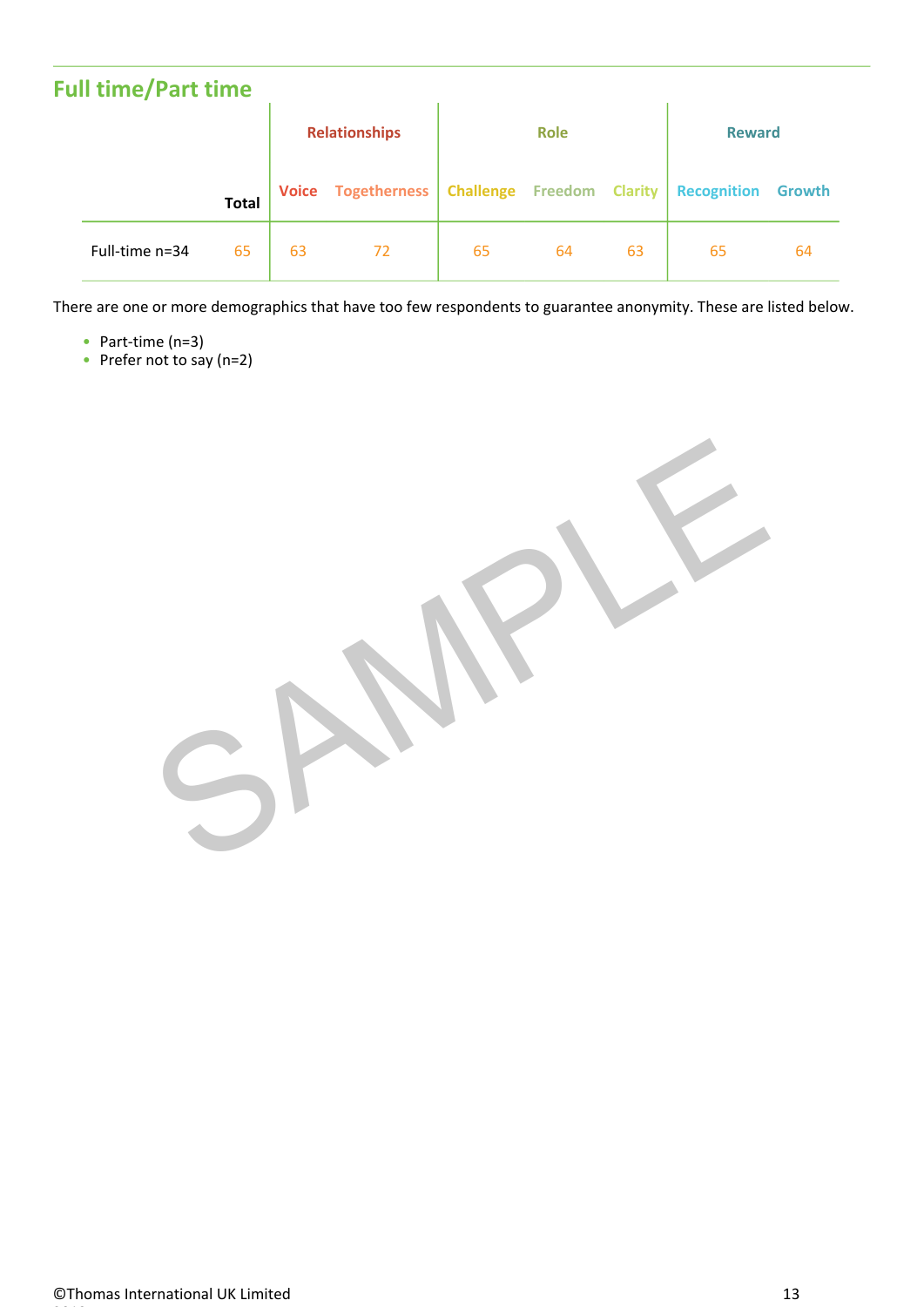## **Organisational Wellbeing Indicator**

The Organisational Wellbeing Indicator is a further assessment of your Engage results and is based on the number of respondents reporting very low workplace engagement. High numbers of disengaged staff can be an indication of some potential risks within Company Name

Results indicate that overall your Organisational Wellbeing is good. Many of your staff report significant levels of Workplace Engagement and a positive experience of working at Company Name. However, there are a number of individuals with very low engagement scores (4 individual(s)). te that overall your Organisational Wellbeing is good. Many of your staff report signifiagement and a positive experience of working at Company Name. However, there are<br>th very low engagement scores (4 individual(s)).<br>Jow

In scoring very low engagement individuals may be experiencing one or more of the following:

- Not feeling listened to or included in the wider team.
- Poor direction or meaning in their work.
- Ineffective relationships and poor communications.
- Lack of autonomy and flexibility.
- Marginalised from the rest of the organisation.
- Lack of management support and appreciation. •
- Limited development opportunities.

Very low engagement can lead to:

- Performance issues.
- Conflict and withdrawal.
- Stress, reduced confidence, anxiety, frustration and general negativity.
- Poor commitment and intention to leave.
- "Detractors" employees expressing views externally through social media.
- A ripple effect of negativity which can impact on others engagement.

To maximise organisational performance it is important to address areas of very low engagement; even a small minority of disengaged staff can have a disproportionate effect on the rest of the organisation.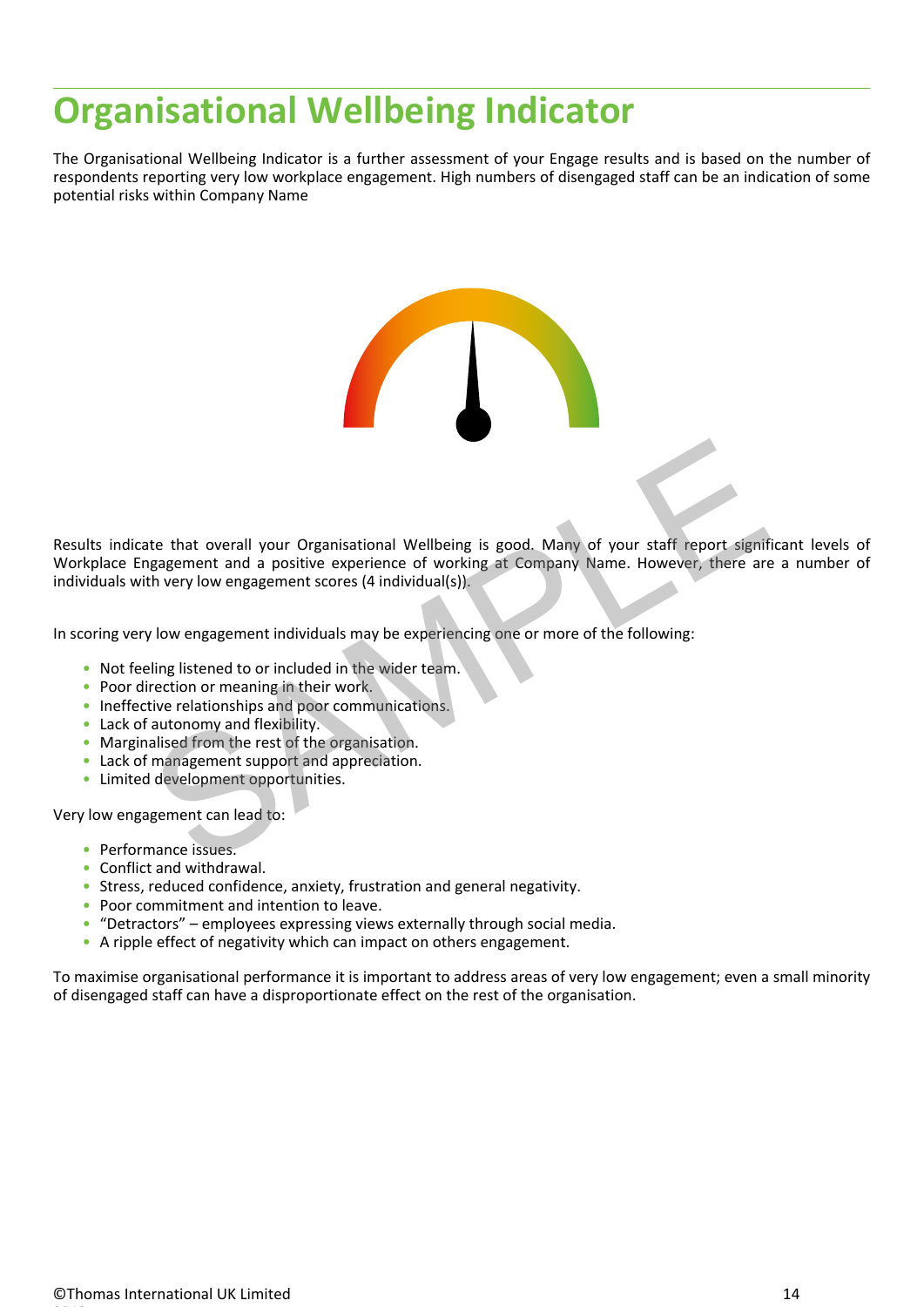### **Management Style Quadrant©**

The Management Style Quadrant© is an indication of the prevailing management styles within an organisation. Management style is often expressed as a combination of the level of autonomy (Freedom) and the level of instruction/ explanation (Clarity) offered by managers to their staff.



Whilst management style may vary between departments the results of the Engage Survey indicate the prevailing management style across Company Name tends toward Non-formal.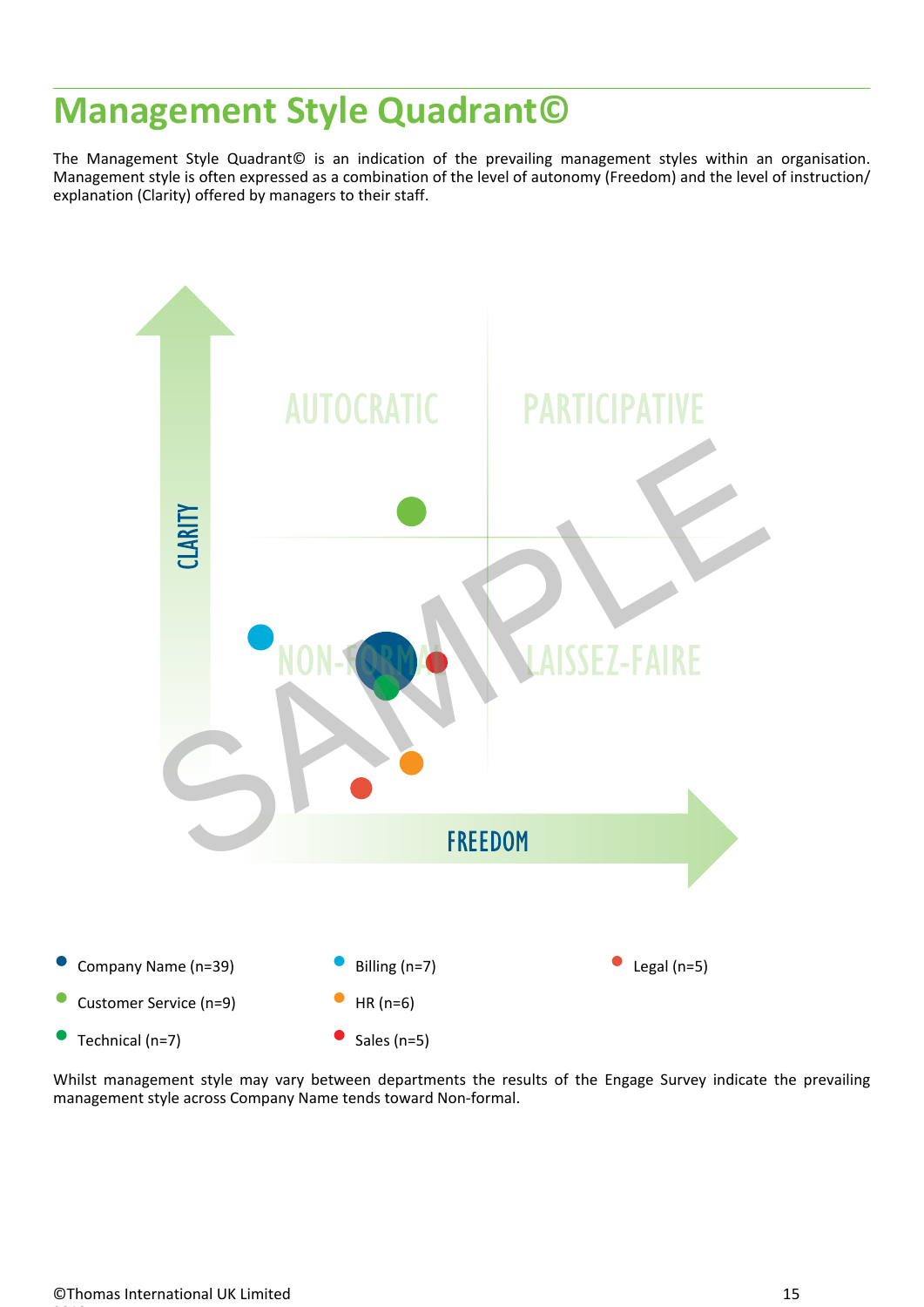### **Characteristics of Non-Formal Management Style**

- No formal decision making process.
- 
- Perception of poor management effectiveness.
- 

#### **Direction: Limited Direction**

#### **Strengths**

In organisations with a non-formal management style there may be little need for complex decision-making, detailed objectives, or too much input from managers in terms of direction or control. Often this style is successful at operational level where staff may prefer being told what to do with limited personal responsibility. At times this style can facilitate self-reliance and initiative in more capable, self-organising groups. A steep learning curve often stimulates rapid development. The non-formal style may emerge in organisations that are under resourced or overly bureaucratic, or possibly undergoing a period of intense change or reorganisation. These conditions often provide opportunities to identify talent and develop resilience and resourcefulness in staff. In effect a 'sink or swim' approach.

- 
- Lack of clear strategy, direction and objectives.<br>• Perception of poor management effectiveness.<br>• Relationships based on shared emotions and
- No formal decision making process.<br>• Lack of clear strategy, direction and objectives.<br>• Perception of poor management effectiveness.<br>• Ineffective or outdated systems and processes.<br>• Ineffective or outdated systems and

experiences competence.

#### **Vulnerabilities**

In organisations with an non-formal management style, staff may lack direction and clarity, and often feel powerless and undervalued. They are usually unclear about their role, objectives or status, and about how to find information. Lack of voice, clarity and freedom can be highly frustrating sometimes leading to stress and anxiety. The non-formal style can result in low engagement with ineffective relationships, inferior performance and poor quality output. It can also lead to negative outcomes such as high staff turnover, absence and rule-breaking. Nonformal managers sometimes fail to understand the potential in their employees, and seldom push the boundaries of what is possible. They can focus too much on day-to-day outcomes rather than bigger picture context, rarely communicating the reason for their actions or decisions. A lack of credibility and authority that sometimes comes with nonformal style can lower staff confidence and sense of security. Facilitate self-reliance and initiative in more The non-formal style can result in low eng<br>ansising groups. A steep learning curve ineffective relationships, inferior performal<br>organising groups. A steep learning tyle qual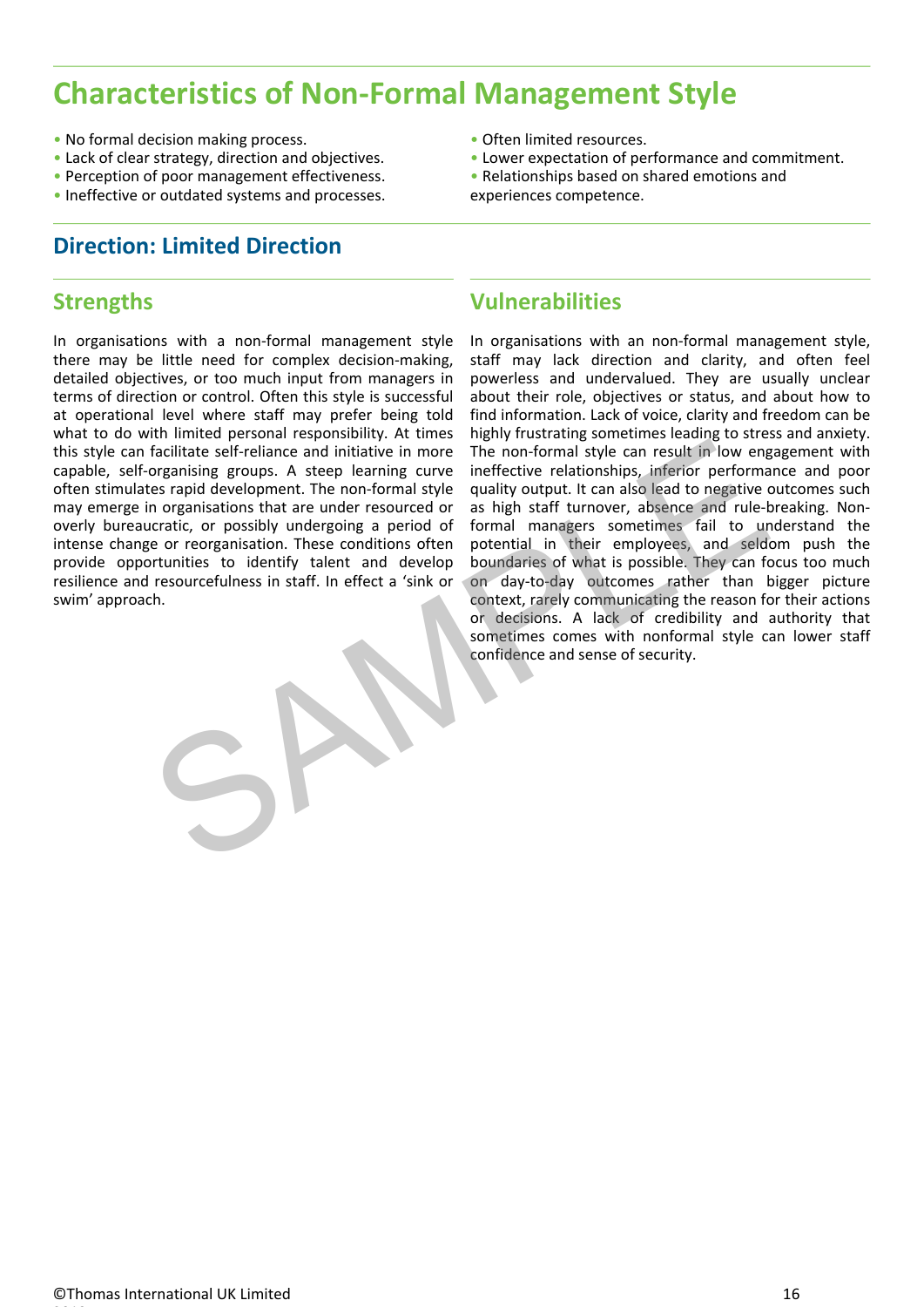### **Characteristics of Laissez-Faire Management Style**

- Hands–off approach.
- Freedom for staff to make decisions.
- 
- Task delegation.<br>• Often vague direction or planning.

### **Direction: Go Your Own Way**

#### **Strengths**

Organisations with a laissez-faire management style can be empowering to employees with high levels of trust and responsibility. Freedom is high, which can be greatly valued by confident, competent staff with strong motivation. It can encourage creativity, innovation and resourcefulness. This style is effective in creative situations where new thinking and innovative approaches are needed and valued. Staff can feel valued and empowered to shape change, and may take on greater responsibility and increase productivity through selfmotivation. The effective laissez-faire manager retains a framework of support, feedback and communication with employees, yet trusts the talents of the team to get results without micromanagement. In situations where group members are highly skilled and capable of working on their own, laissez-faire managers can be inspiring and extremely motivating, encouraging development and providing coaching where needed.

- 
- 
- Hands-off approach.<br>• Freedom for staff to make decisions.<br>• Task delegation.<br>• Often vague direction or planning.<br>• Often vague direction or planning.

### **Vulnerabilities**

In organisations with a laissez-faire style of management, staff can often lack direction and clarity of objectives. This is not ideal when they lack the knowledge and experience necessary to complete tasks and make solo decisions. Deadlines may be missed as a result, as not all staff are able to manage their own projects without stronger guidance from a manager. Laissez-faire organisations can have lower productivity and at times allow projects to go off-track. Staff lacking the relevant experience and knowledge can feel anxious and unsupported. Decisionmaking can also be problematic, with a lack of visibility of organisational objectives sometimes making it difficult for goals and targets to be met. The laissez-faire manager may be seen as disinterested in staff, sometimes leading to a lack of focus and productivity. Less motivated employees may reduce output or quality as they do not feel supported, and are not always directly encouraged to continue performing at a high level. This can result in a lack of growth and development for staff, who can feel ignored and directionless. Free new thinking and innovative approaches guidance from a manager. Laissez-faire organization and valued. Staff can feel valued and have lower productivity and at times allow o shape change, and may take on greater off-t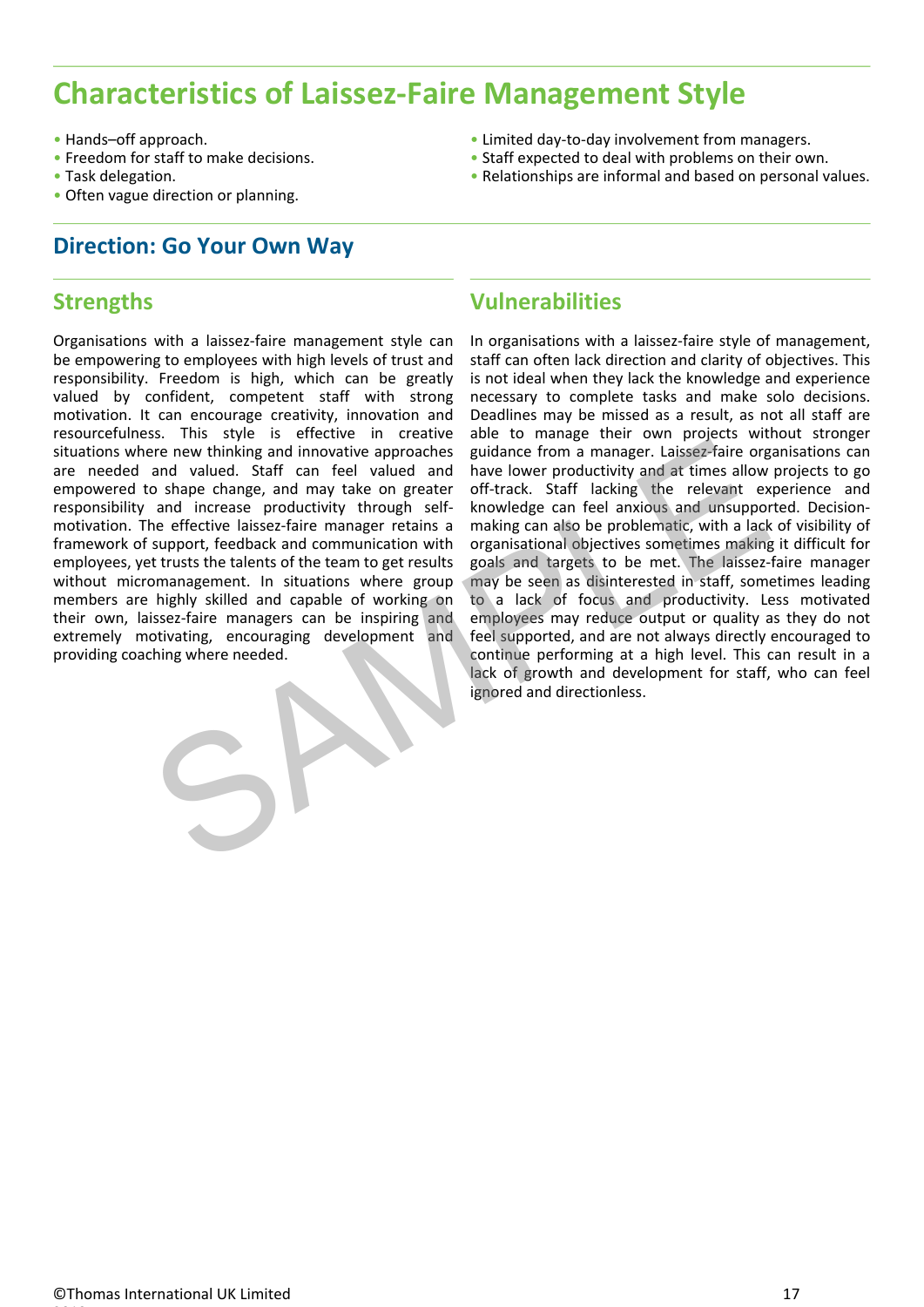### **Characteristics of Autocratic Management Style**

- One leader makes all decisions.
- Limited consultation and challenge.
- Command and control style.<br>• Clear instructions and task focus.
- 

#### **Direction: My Way**

#### **Strengths**

In organisations with autocratic management style, staff can take confidence from the fact that managers usually have good knowledge and experience. They are clear who is in charge and what is expected. This style is considered effective when a task requires quick decisions with no time for debate. In critical or high-pressure situations with tight deadlines and limited resources, managers remain task-focused and keep projects on track. Competition often motivates autocratic managers. They push harder to keep output at a winning level. They keep tight control and will usually drive others to ensure projects and targets are completed on time.

- 
- 
- One leader makes all decisions.<br>• Limited consultation and challenge.<br>• Command and control style.<br>• Clear instructions and task focus.<br>• Clear instructions and task focus.

#### **Vulnerabilities**

With autocratic managers staff are not generally encouraged to challenge and question, or to give their ideas and opinions. A lack of voice sometimes prevents organisations from capitalising on the creativity and innovation of its people. Staff may feel excluded and demoralised. A single decision-maker can slow progress as staff wait to be told what to do. Even the most competent manager may find it challenging to control everything. In this situation, managers focus on management of shortterm targets at the expense of the 'bigger picture' and valuing their people. The autocratic manager can be portrayed as forceful and controlling, with little concern of their impact on others. They typically criticise more than praise, and can be competitive with peers and tough on those who work for them. This can lead to high stress and anxiety and issues of performance and commitment. example the momentum of the studies and limited resources, managers remain staff wait to be told what to do. Even the m<br>and keep projects on track. Competition manager may find it challenging to control<br>at a winning level.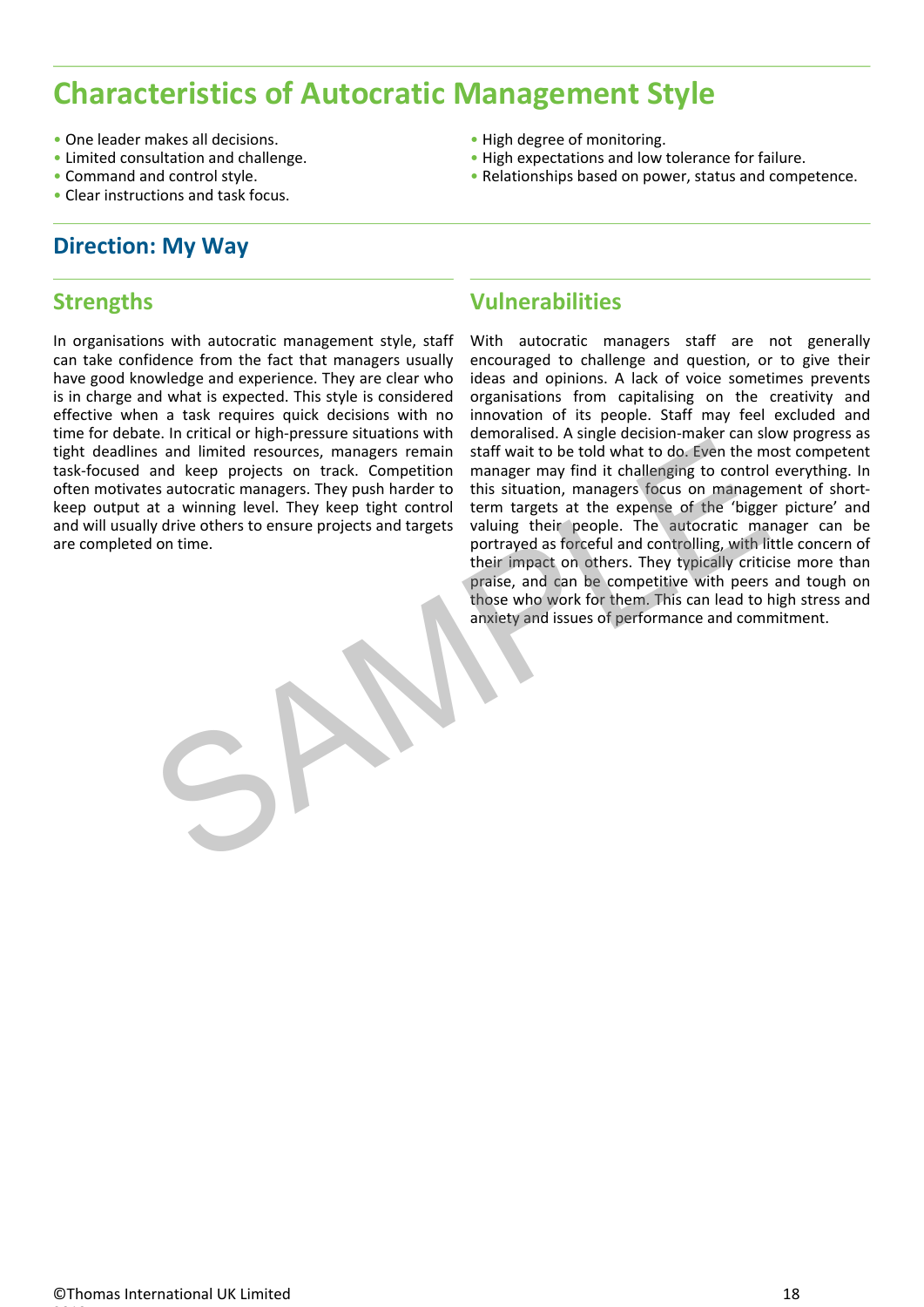### **Characteristics of Participative Management Style**

- Freedom for staff to challenge and contribute to **Leader in charge and staff empowered to take action.**<br>
 Creativity and innovation. • Freedom for staff to challenge and contribute to **• Leader in charge and staff empowered to take action.**<br>
• Creativity and innovation. • Clear vision, direction and outcomes.<br>
• Relationships based on trust, respect and
- 
- Decisions based on majority.<br>• Encouraged to share ideas and opinions.

#### **Direction: In This Together**

#### **Strengths**

In organisations with participative management styles regular meetings often result in better communications and clarity, providing a forum for capturing ideas and consultation with staff. Whilst managers maintain the right to make decisions, successful collaboration with staff ensures the quality of decision making remains high. This style is considered effective for developing new ideas and moving business forward. Staff are trusted with more freedom and responsibility and as a consequence develop their sense of involvement, belonging and commitment to decisions. Democratic managers provide clear objectives and direction. They are concerned about the development of others, and through feedback, both formal and encouragement. As a result staff feel more valued and are more willing to 'go the extra mile.'

- 
- 
- 
- 

#### **Vulnerabilities**

informal, they give praise, recognition and responsibility. Some people-prefer-to-work-independently In organisations with a participative style of management, complex decision-making processes can sometimes slow down productivity and time can be wasted trying to keep multiple parties satisfied. Whilst staff feel valued and listened to, frustrations may arise through lack of decisive action, particularly in high pressure situations. Staff could also lose focus on the bigger picture thinking, instead focusing on their own agendas. This management style is reliant on employees having high levels of competence, the ability to take on responsibility and a high degree of trust. Therefore problems can arise when not all staff have the relevant knowledge or experience to contribute effectively, or lack the motivation to take on and may not enjoy the more participative elements of this style. As quick decisions are rare, the participative manager can at times appear indecisive, not always inspiring confidence in the team. With high collaboration, the success of the team is dependent on the leaders ability to minimise and manage conflict. Frequency effective for developing new ideas and also lose focus on the bigger picture this<br>responsibility and as a consequence developing their countries of the bigger picture this<br>management of the ability to take on res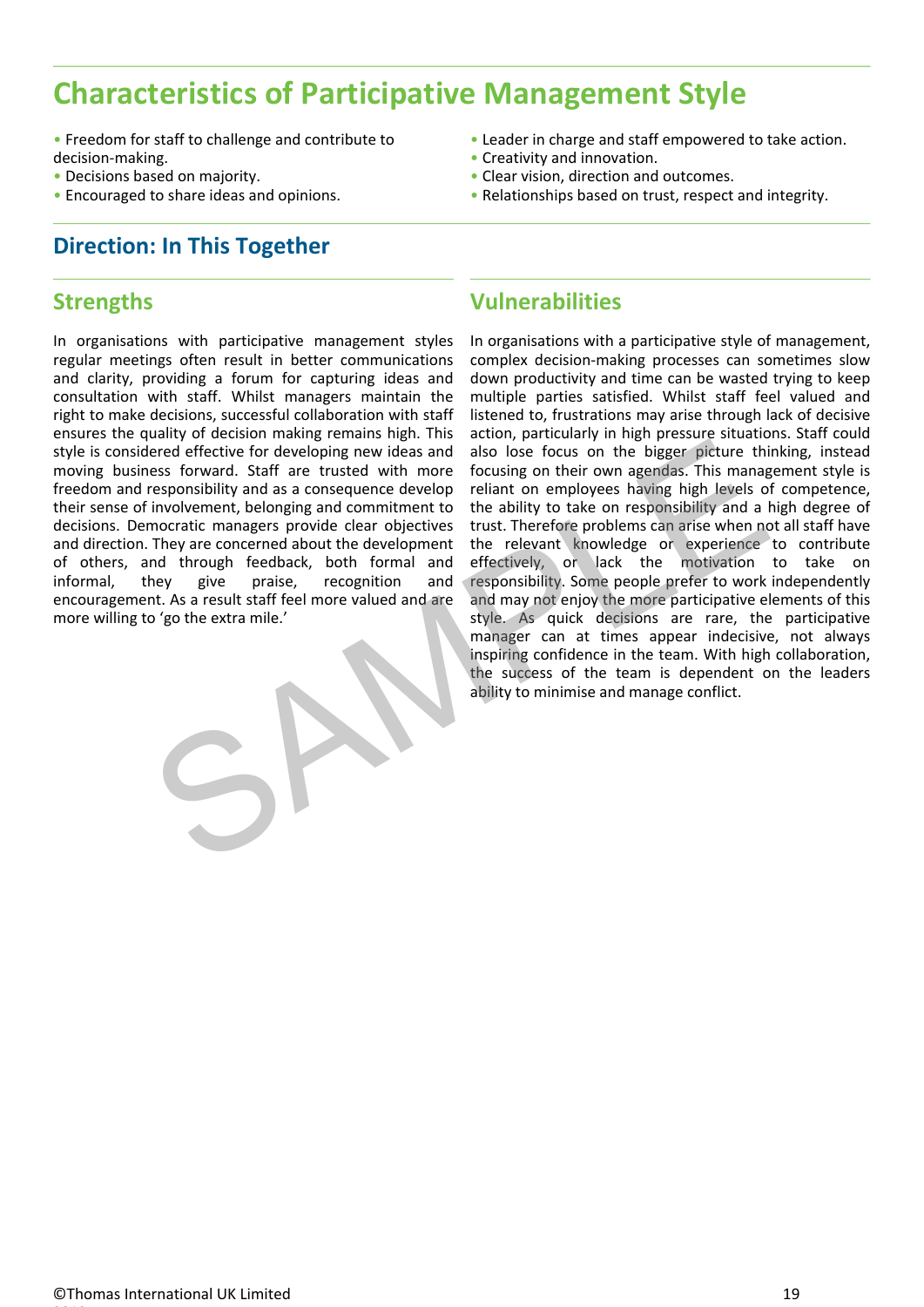### **How to use your Engage report**

Engage provides an engagement tune-up for your organisation, enabling you to unlock the potential of your staff. This report summarises the results of your Engage survey, highlighting your areas of strength and vulnerability and pinpointing activity plans.

The Engage survey report is a snapshot of your current level of Workplace Engagement; how people think and feel about the work they do and others they work with. It offers you insights into the strengths and vulnerabilities of your organisation, and provides a framework for taking action to enhance your Workplace Engagemnt and performance.

#### **Read the report to:**

- Benchmark your organisation against others.
- Understand which drivers are strengths and which are potential vulnerabilities.
- Identify groups with low engagement and the clusters of success.
- Enable specific managers and leaders to develop a more effective style.
- Receive direct feedback and comments from your staff.
- Build a plan of action toward higher Workplace Engagement and performance.
- Open a dialogue to create a strategy for real change.
- Set benchmarks to monitor and track progress.

#### **Setting the Scene for Success – creating a Winning Organisation**

Your organisation may need a quick engagement tune-up or a deeper shift in its culture. Either way, our research shows organisations that achieve a significant increase in Workplace Engagement create a platform for success by considering the following **Success Principles**:

**Success Principle 1:** To truly unlock the innovation and creativity of staff you need to listen more carefully, seek out information and be prepared to learn from them. **Success Principle 2:** Sustainable change is best achieved through changing the daily behaviours of leaders and managers. Developing more effective management behaviour is a low cost / high impact solution. Managers need to recognise there are opportunities to coach and learn in every conversation.

**Success Principle 3:** Whilst it is important to improve on low scores, it is equally important to acknowledge what is working well. Doing more of what you are good at is often easier, and can lead to quicker wins. Identify pockets of excellence and learn from their success.

**Success Principle 4:** Enhancing Workplace Engagement needs a change of culture. Such change is not going to happen overnight and can only be done one step at a time. Involve others to build an effective plan for change. Take every opportunity to communicate your vision for the future.

**Success Principle 5:** To truly embed change it is necessary to involve the chain of management in the development and execution of your action plan. Line-managers channel information up and down the organisation and are the key in driving change and unlocking creativity. **Success Principle 6:** Research shows that outstanding results are best achieved through marginal gains. If you make small improvements in many different areas then overall performance can be significantly enhanced. **Success Principle 7:** Change is often hard and uncomfortable. If people do not see immediate results they are likely to revert. Set clear objectives, consistently monitor progress and be persistent in maintaining momentum. **Example 5 Compared and the summarized and the summarized and the summarized and the summarized and the summarized and the summarized and the summarized and the summarized and the summarized and the properties. The compare** 

#### **Make Workplace Engagement an organisational objective.**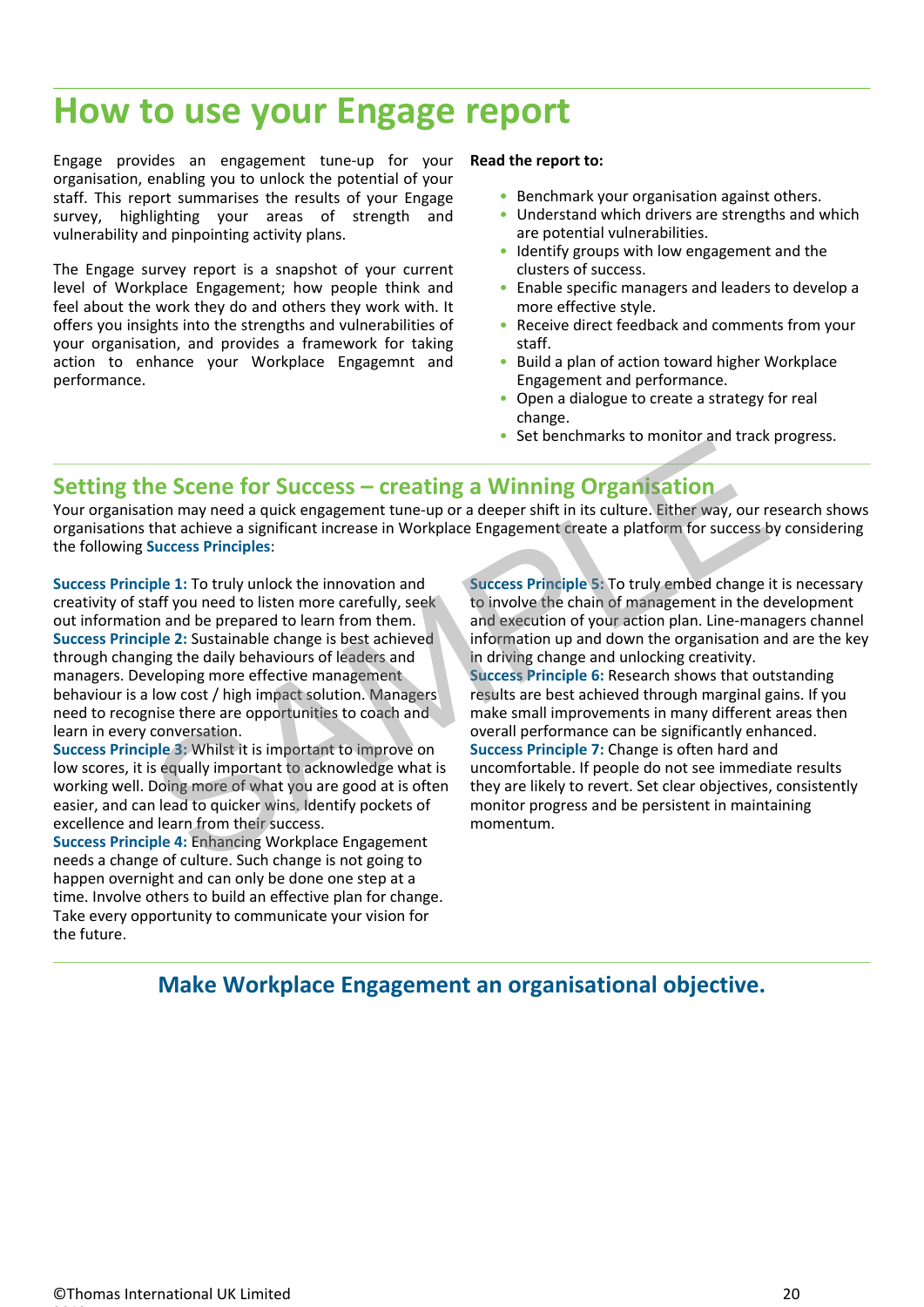## **Enhancing Workplace Engagement — Taking Action**

### **Using the Engage Toolkit**

#### **Step 1 — Review**

Workplace Engagement is associated with high levels of performance, organisational belonging and raised levels of personal wellbeing. Reviewing your Engage results is the first step to driving improvements in your Workplace Engagement.

Review each of the 7-Drivers of Workplace Engagement and their associated levels of vulnerability and strength. Explore the Bright Sparks and Black Holes section to identify specific groups at risk. Read the Free-text comments at the back of this report. These are rich in information that supports the Engage results and can help to direct your action plans.

#### **Step 2 —Share**

The Engage report is intended to provoke thought and inspire critical conversations. Share the Engage report with your colleagues and managers. Better still create a Workplace Engagement steering group to formulate an effective strategy for change.

Co-creating a plan for change is likely to result in more effective and sustainable actions. Involving others in your vision, strategy and planning will establish staff commitment. If possible make it an organisational objective to improve Workplace Engagement 7-Driver scores, and reward managers for their improvements.

#### **Step 3—Plan**

Whilst most organisations have a genuine desire to create a more engaged workplace, they often don't know where to begin. The most effective way to build Workplace Engagement is action planning through a combination of organisational change and development of leaders and managers. Together these factors create a virtuous cycle.

### **Leader & Manager Development — Changing behaviours and actions**

The chain of leaders and managers throughout your organisation are critical to unlocking the full potential of your staff. The level of your Workplace Engagement is largely a result of their everyday actions and behaviours. Encouraging management to adopt a few changes and try new ideas is a low cost, high impact way of creating positive engagement.

### **Organisational Change — Policies, processes and procedures**

Evidence suggests that organisations with high Workplace Engagement have policies, processes and procedures that support the 7-Drivers. For example, reward and recognition schemes, performance appraisal systems, personal development programmes, flexible working policies, etc. In raising your Workplace Engagement it is essential to review the systems and processes you have in place that support your staff.

### **How it all works**

For example, if your Engage score is low for the driver Voice, it means that your staff are currently not feeling that they are being heard within your organisation, and your managers need to take action. They should be encouraged to practice listening skills and start building in more time to conversations and meetings to actively seek ideas and feedback as well as developing more emotional intelligence. To support this you might involve staff in designing formal systems to regularly canvass opinions and share ideas, and further reward staff for their innovation and creativity. Bright Sparks and Black Holes section to<br>the back of this read the Free-text<br>the back of this report. These are rich in<br>at supports the Engage results and can help Evidence suggests that organisations with h<br>at support the

> The following pages serve as a guide to assist you in further developing your action plans. Involve your colleagues and team in provocative thinking and critical conversations. Explore the suggested solutions and use them as a launchpad for creating innovative actions and change.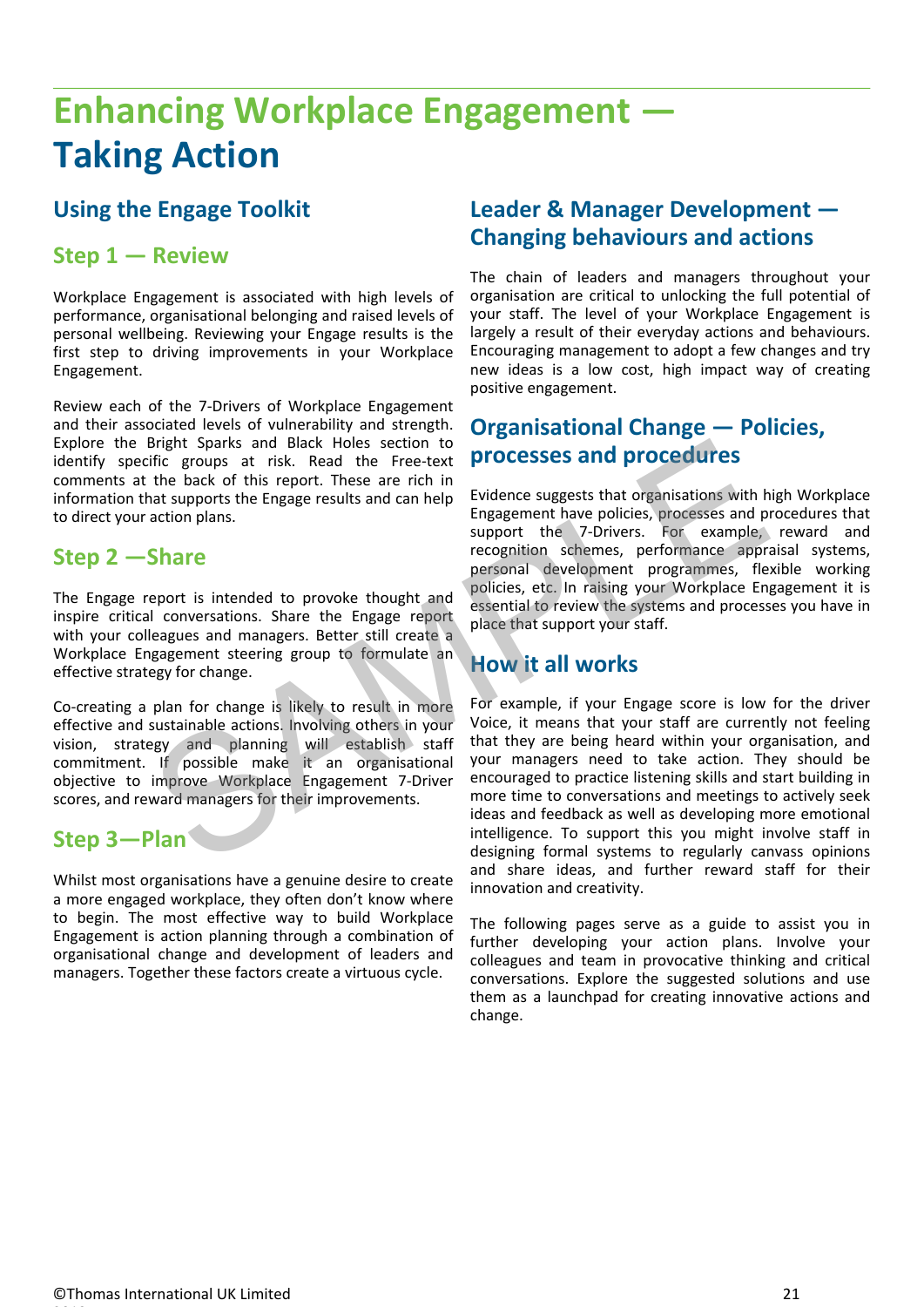## **Relationships — Taking Action**

Relationships are critical drivers of Workplace Engagement within any group – we need to be together. Groups with Togetherness feel less anxious and more secure. They experience cooperative and friendly relationships, and in registering a Voice they fulfill the need to be included and feel part of the team. For organisations and groups with lower scores for the dimension Relationships the staff report low levels of trust and support. They may feel less valued and with a lower sense of belonging to the group.

#### **PROVOCATIVE THOUGHTS & CRITICAL CONVERSATIONS**

- What processes and procedures does your organisation have in place to capture the ideas and opinions of your staff?
- How do staff currently exercise their voice? •
- What does the organisation do to promote trust, togetherness and teamwork both within and across teams?
- Do managers receive effective training in developing leadership and management skills?
- Do managers generally take the time to 'get to know' their people? The state of the state of the state of the
- Does your organisation currently encourage and reward Togetherness? •

#### **Leadership and Management Development**

Changing behaviours and actions:

- Building a high engagement workplace where staff feel free to voice their opinions means genuinely seeking their ideas and opinions.
- Provide formal opportunities for people to create improvements in their work and reward good ideas and innovation.
- Take every opportunity to invite your staff to pro-actively challenge current thinking and practice. •
- Often the 'soft skills' are hard. Consider developing your managers' emotional intelligence. Support managers in reflecting on their own personality strengths and vulnerabilities. Encourage managers to think about their style and start to develop new ways of working. Get them to consider the impact of their behaviour on others. **ip and Management Development**<br> **ip and Management Development**<br> **i**p and **Management** workplace where staff feel free to voice their opinions means genuinely se<br>
pinions.<br>
Imal opportunities for people to create improvem
- Giving a voice means listening more than speaking, asking more than telling. Encourage managers to reflect on their listening skills and to spend more time focused on what others are saying.
- Even simple behaviours such as being friendly, smiling, eye contact and reflecting back can result in much more effective relationship outcomes.
- To raise Voice urge managers to be more open and ask more questions in their everyday conversations with staff. •
- People like to see their leaders, make sure you don't hide behind technology, have more face-to-face time with your staff.
- Encouraging staff to get to know each other better helps to build trust and an environment of support. •
- For many their workplace is their second family, so occasionally do something different, organise a social night or charity event, form a sports team. Design some activities everyone can do together. Create more fun!
- Provide opportunities for staff to learn about each other. Build strong and effective relationships through more collaborative teamwork and shared leadership.
- Invite more junior staff to attend management meetings. This keeps them informed, provides them with experience and helps them to feel valued.
- Too often meetings are filled with task and target discussions. Leave time in meetings to ask everyone how they are feeling about current work or focus on personal events.
- Set up cross-functional problem-solving groups that would meet periodically to discuss ideas for improvement.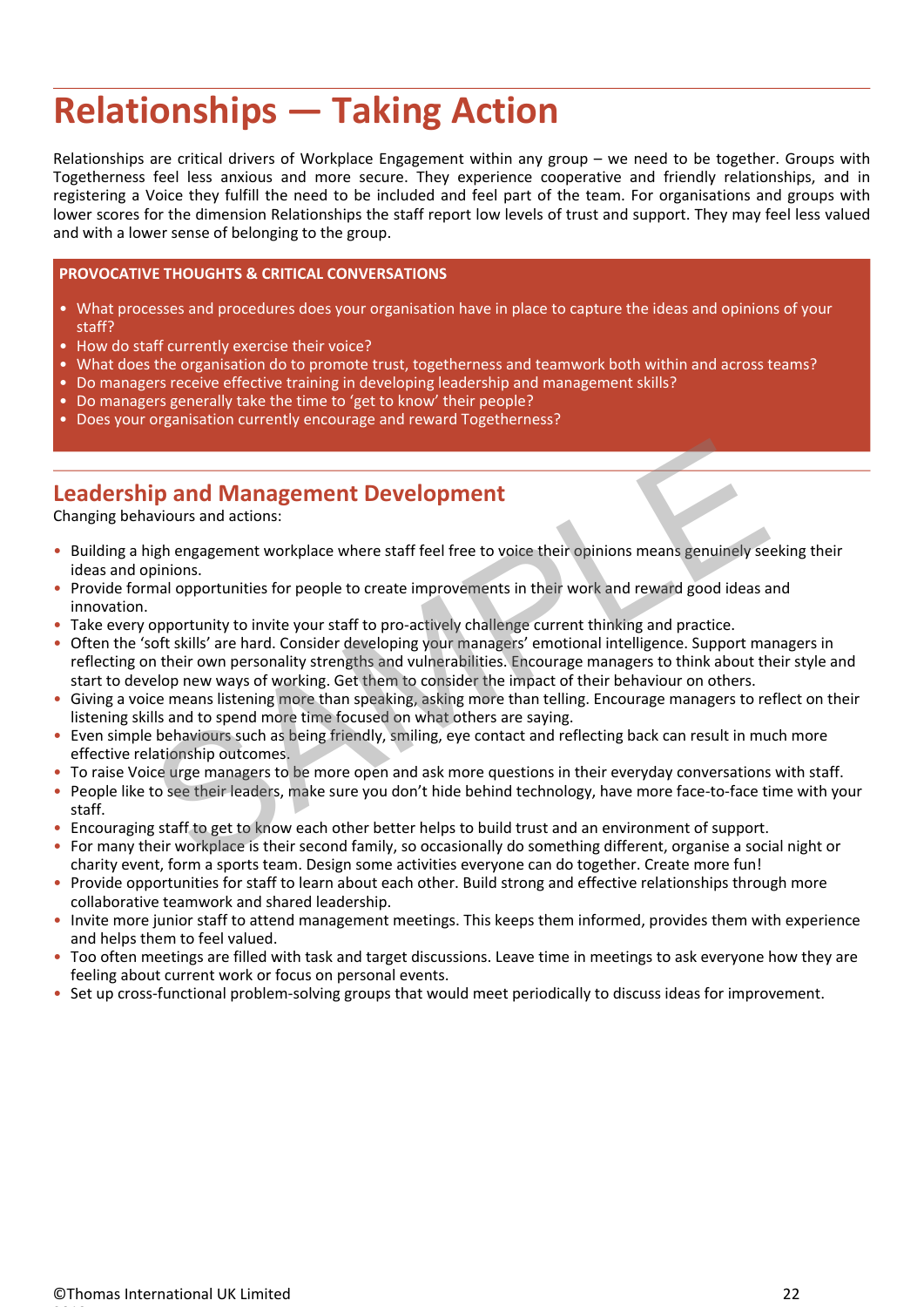### **Organisational Change**

Policies, processes and procedures:

- Culturally high engagement workplaces focus heavily on the 'people' part of their business. From a relationship perspective people are viewed as individuals and the organisation places high value on trust and empathy.
- Ensure your staff employment policies reflect fairness, equality and inclusion, and that poor behaviour is addressed.
- Foster a culture of honesty and openness and avoid blame. •
- Set up formal systems for capturing voice. e.g. Online portals, staff forums or a simple suggestions box. Reward good ideas and innovation.
- Consider running 'Surgeries' where staff are given the opportunity to meet senior managers. •
- Use newsletters to distribute staff stories from inside and outside the organisation. •
- Plan an organisation wide conference or roadshow to communicate the corporate vision and strategy, and capture thoughts and ideas from staff.
- Create formal opportunities for people from across functions to work collaboratively and allow staff to lead on projects.
- Open a direct line from every employee to the senior managers.
- Consider developing skills learning:
	- communication skills.
		- active listening.
		- facilitation techniques.
		- conflict management.
		- emotional intelligence. Etchniques.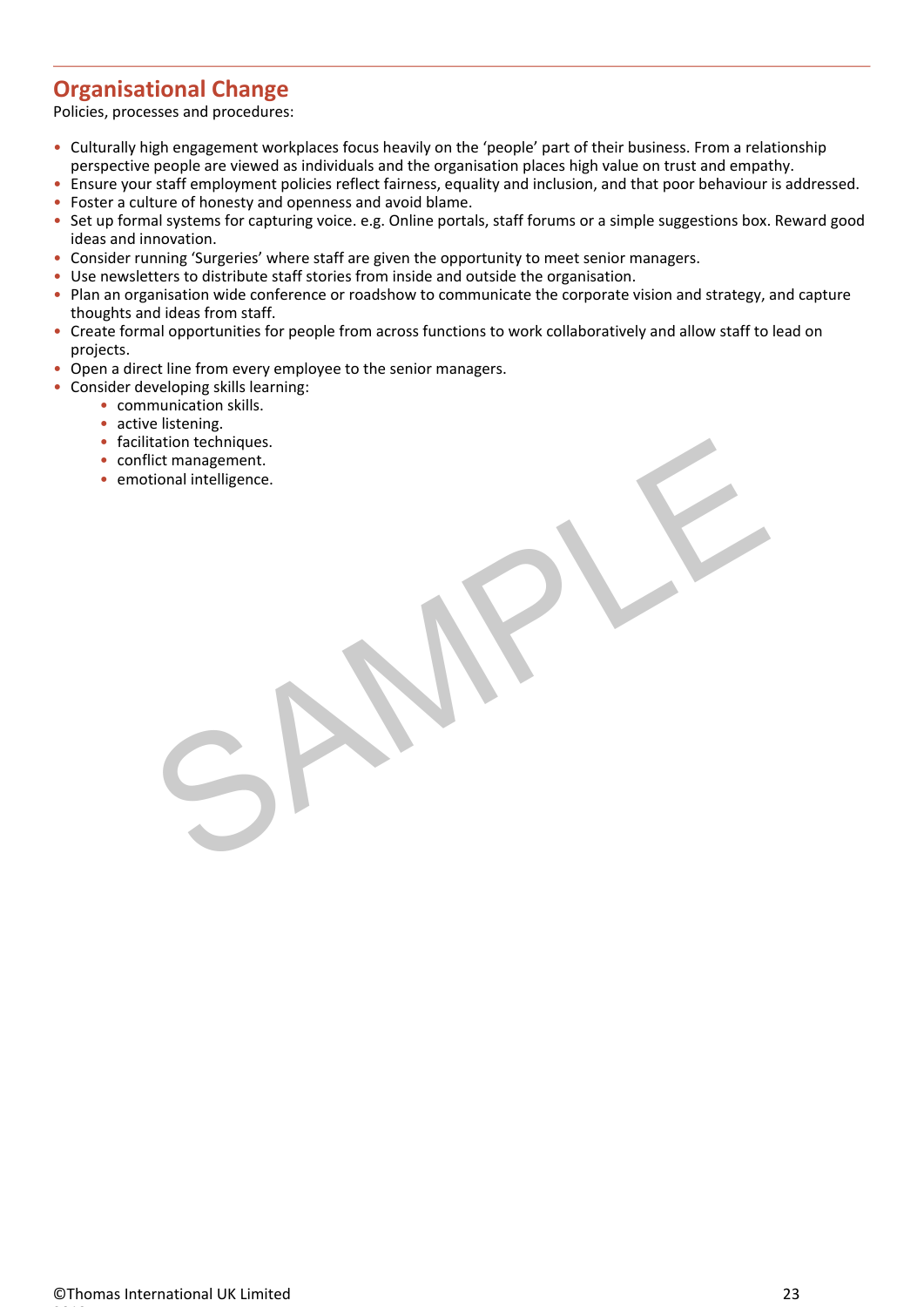## **Role — Taking Action**

Central to Workplace Engagement is Role - the work we do. Most staff require Challenge in their jobs as a way of developing and expressing their individual talents - in doing so they maintain and raise their status in the group. However, whilst it is important to be accepted as part of the group, most people have a strong drive to declare their individuality through Freedom and autonomy. Clarity of role and purpose help employees maintain a sense of security and reduce anxiety. For organisations and groups with lower scores for the dimension Role their staff report their daily work does not always match their strengths and talents, the purpose and objectives of their work are not always clear and they do not feel trusted to use their initiative and make decisions.

#### **PROVOCATIVE THOUGHTS & CRITICAL CONVERSATIONS**

- How do senior managers share the organisation's strategy and vision for the future?
- How are staff made aware of the impact of their work on the customer and the difference they make?
- What flexibility does the organisation offer staff in planning their work?<br>• Month flexibility does the organisation offer staff in planning their work?
- Do managers negotiate and agree clear targets and objectives with staff?
- Are current assessment and recruitment processes effective in matching people's talent with their job role?
- Does/Could the organisation operate effective flexible working?
- Does the organisation celebrate success and create winning moments?

#### **Leadership and Management Development**

Changing behaviours and actions:

- In high engagement organisations managers adopt a coaching style. Coaching aims to get the best out of people by recognising their individual needs and aspirations. Coaches encourage self-reflection and ask open-ended questions that begin with 'how' or 'what', e.g. "how would you approach this problem?", "what do think are the benefits of doing it that way?" is the originstation operate energy energy members of their working:<br>
The and Management Development<br>
and Management Development<br>
and Management operate success and create winning moments?<br>
and their individual needs and a
- Unsurprisingly people work best doing things they enjoy, often however, their work does not make the best use of their talents. Help employees to identify their skills and abilities, and urge managers to seek out the talents and strengths of their staff.
- People are more engaged if they are more involved, but they seldom get the chance to make the bigger decisions. Hold regular business development sessions with staff to generate new ideas and alternatives to improve business performance.
- Persuade managers to delegate more responsibility by giving others the opportunity to lead and manage projects and special assignments.
- Ensure your managers follow best practice by clearly articulating plans and goals; clarifying, understanding and setting consistent expectations; keeping people informed and cutting through ambiguity and complexity.
- Managers need to constantly remind staff of the purpose of their work and the impact on the customer. •
- Identify your star performers. Commit to meet regularly to discuss specific challenges and projects that match their strengths and interests. Where possible provide them with experiences from other parts of the organisation. Challenge them to deliver a piece of work or a presentation.
- Most people enjoy the thrill and the moment of achievement and winning; closing the deal, a call from a satisfied customer. Unfortunately many celebration opportunities are missed, and wins and minor victories go unnoticed. Reflect on how you can create fun and exciting winning moments for your staff. Create ways to celebrate and reward achievements and success.
- People are much more engaged if they have the freedom to choose 'how' they do their work and their working environment. Encourage managers to offer staff more responsibility in planning and designing their work.
- A large part of freedom expresses itself in innovation and creativity, people like to be involved in developing new ideas and use their imagination. Seek ways to generate and capture the ideas of your staff and involve them in initiatives.
- Create occasions to share with your staff the organisational vision and strategy, and specifically how their contribution makes a difference.
- Ensure staff are fully aware of their roles and responsibilities, their targets and objectives? Urge managers to commit to meet with staff regularly to review and monitor progress.
- People gain clarity from discussing the organisational vision and strategy. Ask managers to brief their teams on the 'bigger picture' sharing business metrics and objectives.
- Encourage managers to follow conversations and meetings with a formal summary of discussions, next steps and agreed actions.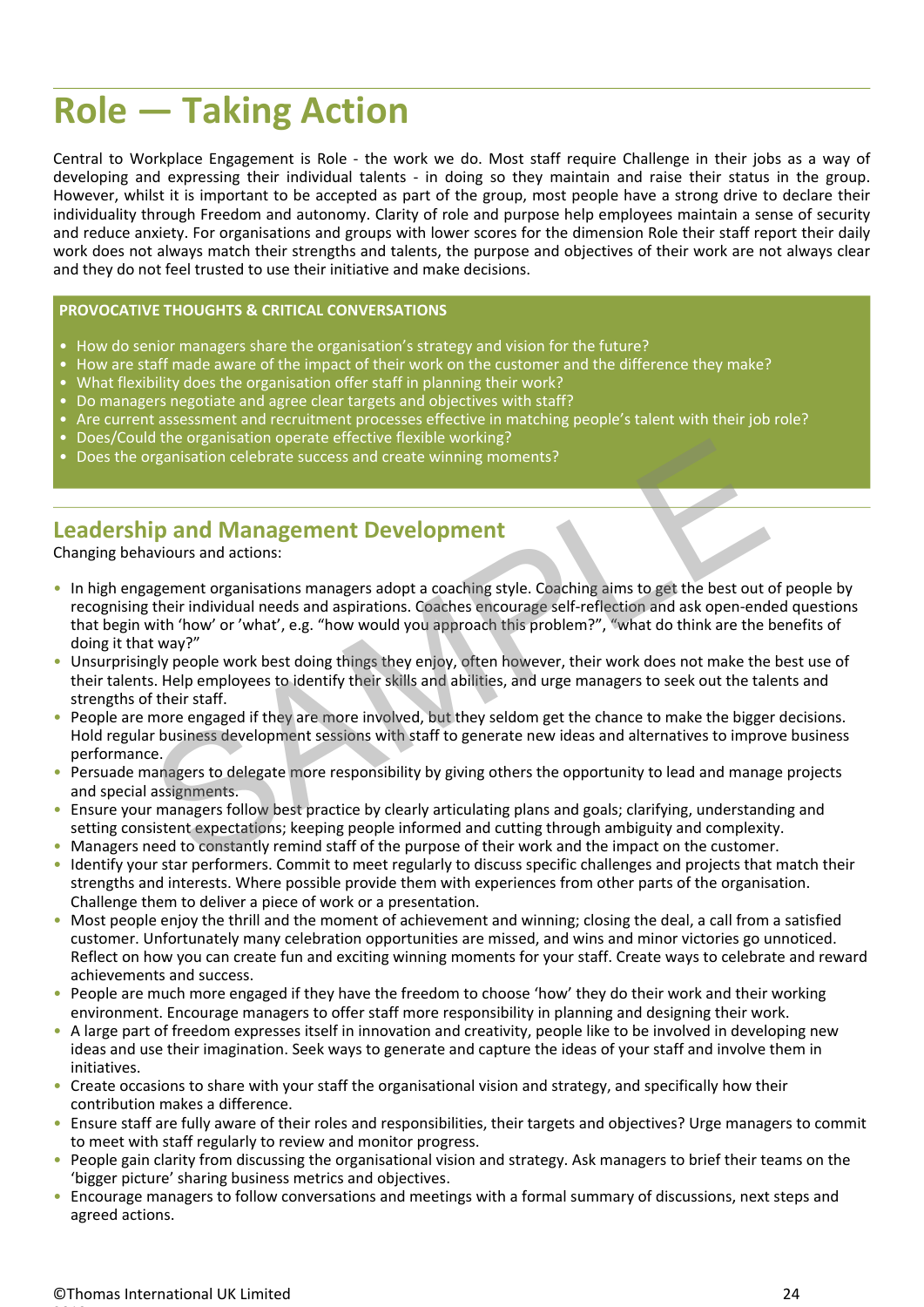### **Organisational Change**

Policies, processes and procedures:

- Culturally, high engagement workplaces have high levels of trust. They encourage autonomy, independence and empowerment, and allow staff greater decision-making latitude.
- Review your staff employment policies to make sure they reflect staff needs for flexibility.
- Ensure staff have the opportunity to regularly discuss their business challenges and development needs. Introduce appraisal systems and conduct regular performance reviews.
- Make sure your assessment processes are getting the right people in the right job. Review job descriptions and selection processes to align with the business needs. Clear job profiles reduce ambiguity, and ensure your staff are clear what is expected of them.
- Create ways to regularly communicate the organisation's strategy and vision so staff know the purpose of their work and how it contributes to the goals of the organisation.
- Involve staff more in your decision-making. Contributing to plans and actions reduces change anxiety and increases buy-in.
- Create high potential groups as part of a strategy of succession planning.
- Consider developing skills learning:
	- coaching skills.
	- delegation skills.
	- creativity techniques.
	- influencing skills.
	- leading change.
	- performance management and goal setting. tivity techniques.<br>
	ing change.<br>
	ormance management and goal setting.<br>
	Commance management and goal setting.<br>
	Commance management and goal setting.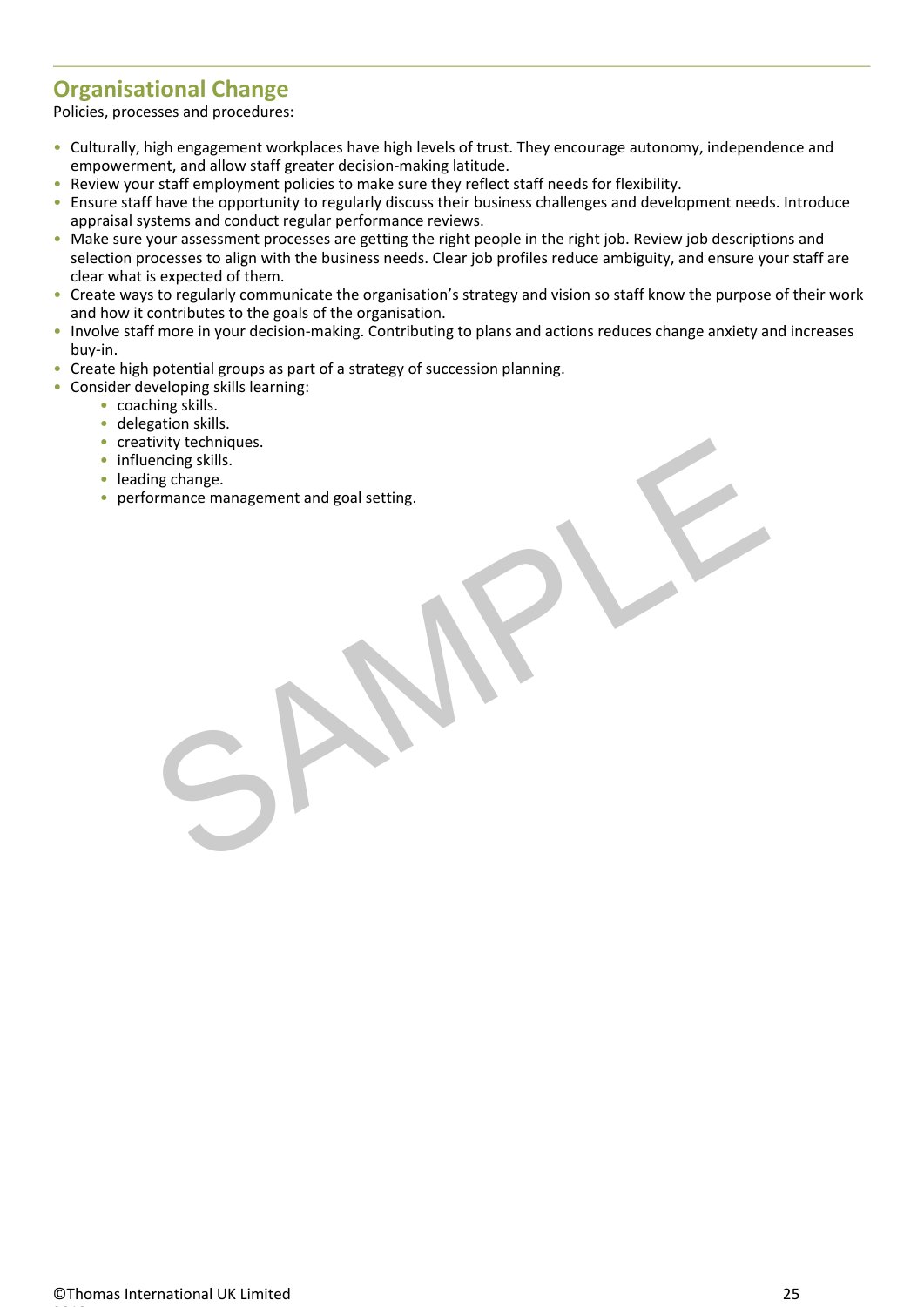## **Reward — Taking Action**

A major factor in Workplace Engagement is Reward - what we get. Recognition and praise increase employee selfbelief, confidence and optimism - critical drivers of performance. However, at some point all groups and teams experience conflict and competition. Growth is one way for people to secure some status in any group. Today employees feel the need to grow through acquiring more talent and developing themselves. For organisations and groups with lower scores for the dimension Reward, staff report a lack of praise, recognition and honest feedback with limited opportunities to learn new things, develop and progress.

#### **PROVOCATIVE THOUGHTS & CRITICAL CONVERSATIONS**

- Does the organisation have formal learning and development policies and systems?
- What are the current opportunities for staff to develop? What are seen as a set of the state of the state of
- Does the organisation currently have a formal Recognition programme? The contraction of the contraction of the
- How does great work get communicated to the rest of the organisation?
- Is constructive feedback encouraged in the organisation? The construction of the construction of the construction
- Does the organisation have an effective performance management system?
- Are managers encouraged to praise and appreciate? How do staff know when they have done a good job?
- Is development restricted to 'doing a better job', or concerned with all round growth?<br>• Is development restricted to 'doing a better job', or concerned with all round growth?

#### **Leadership and Management Development**

Changing behaviours and actions:

- People's self-esteem and confidence raises when recognised for their efforts and a job well done. It's often too easy to miss opportunities for recognition. Encourage your managers to make a habit of using praise.
- Praise individuals privately and praise them publicly, tell peers and seniors about the successes of your staff. Be specific about what they have achieved.
- Encourage staff to voice when they have received praise from customers and colleagues for a job well done. •
- Find examples of effective performance to praise on the spot. How long does it take to say "great job, well done!"? Reward staff with impromptu gifts of gratitude e.g. surprise cinema tickets, a team dinner. •
- Don't only give praise for results but also for consistent effort and going the extra-mile. Remember recognising and rewarding also reinforces positive actions.
- Ask leaders and managers to regularly discuss with staff their strengths and achievements.
- Help managers to understand the learning opportunities available in your organisation. Ask them to communicate these regularly to their staff.
- Encourage managers to become 'learning advisors' to their staff. Have managers talk directly to staff to find out what is important for them in their learning and development. Get them to set aside time to discuss career ambitions and personal goals. • Are managers encourage to praise and appreciate? How wo stail stick which intervalse a good<br>
• Is development restricted to 'doing a better job', or concerned with all round growth?<br>
• Representing the avoiding a better
- Introduce ways in which people can learn from each other, e.g. buddying or special project teams.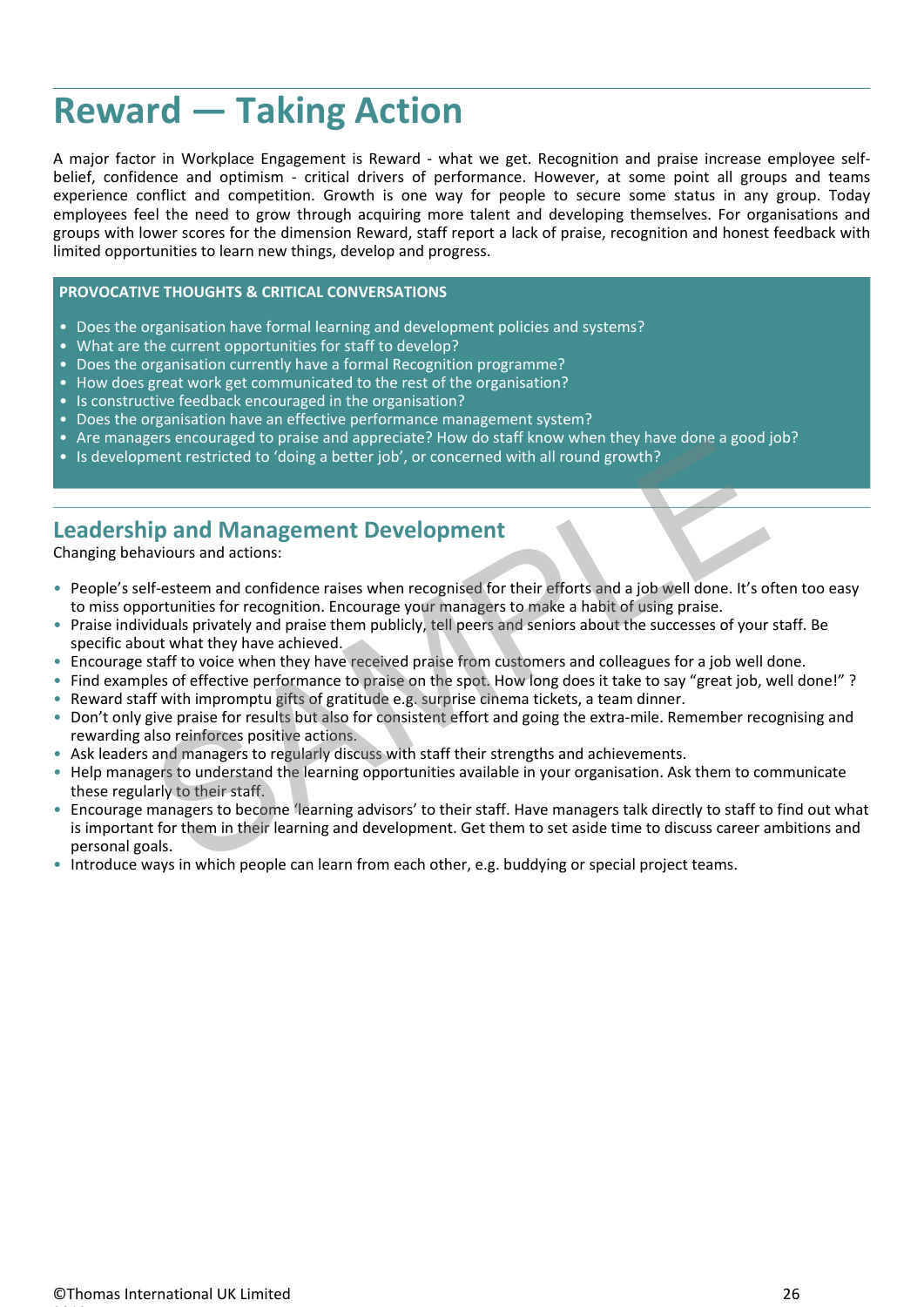### **Organisational Change**

Policies, processes and procedures:

- Reflect on how you may foster a culture of high reward where praise and appreciation are normal, and where people have good opportunities to maximise their individual potential.
- Review your organisations learning and development system, is it fit for purpose, and does it also support staff in their all-round personal development?
- Consider investing in coaching and mentoring schemes to enhance job performance. •
- Think about developing formal skills training as well as facilitating informal learning through exposing staff to novel experiences.
- Consider offering non-role related development e.g. paying for classes or lessons, time-off for re-training or education.
- Design a performance management framework with regular performance reviews. Monitor and develop others through quality feedback systems.
- Create a formal recognition programme to reward and praise staff for excellent performance and effort. •
- To help retain and foster talent, consider introducing career paths so that staff are clear how they can develop their career within the organisation.
- Consider developing skills learning:
	- coaching competencies.
	- mentoring skills.
	- performance review and feedback skills. toring skills.<br>
	Office review and feedback skills.<br>
	athy.<br>
	Charlotten skills.
	- empathy.
	- negotiation skills.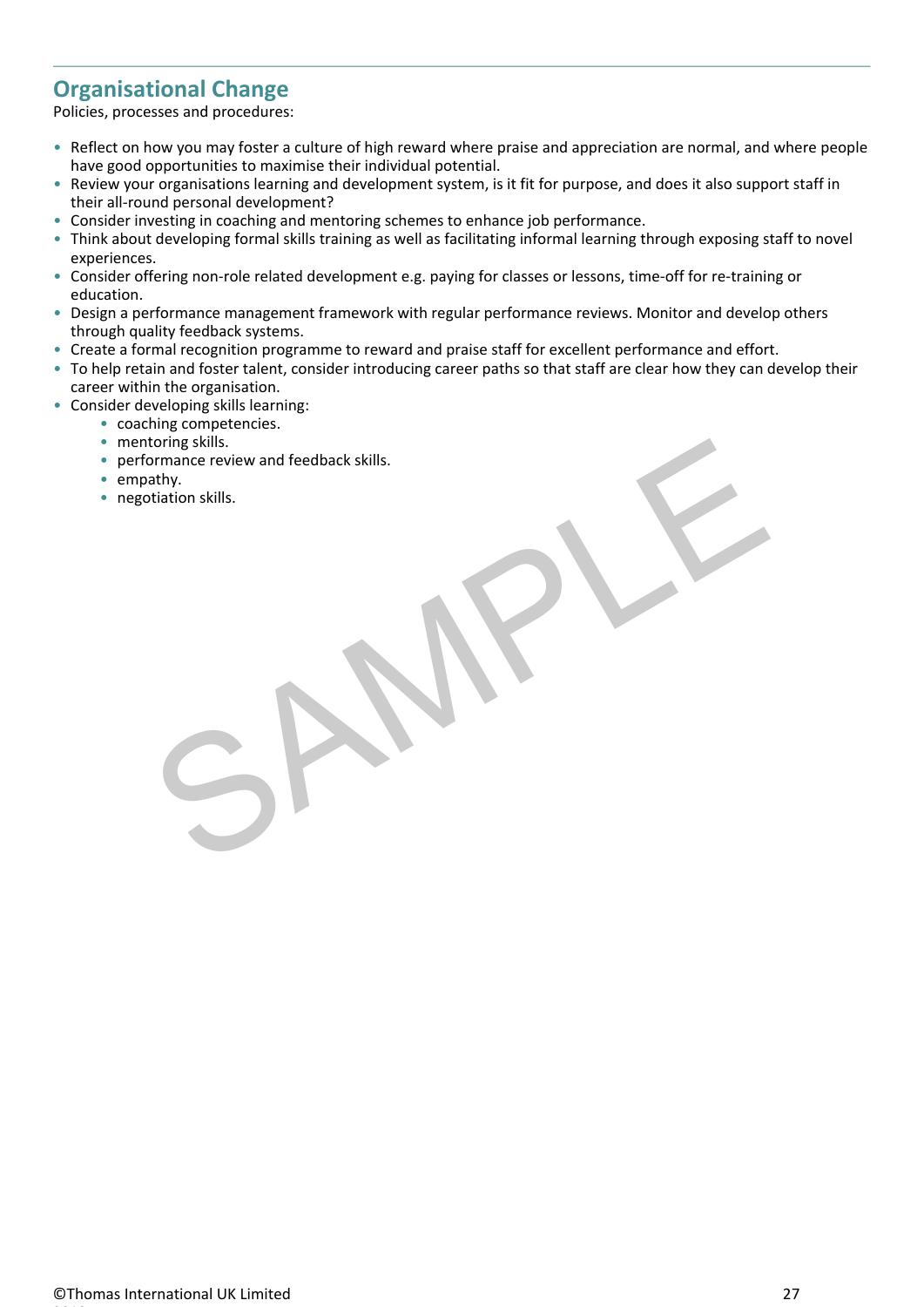## **Engage Free Text Questions**

### **Comment on the best thing about your work; what gives you a BUZZ?**

fast paced working environment

Great work-life balance

Working with very knowledgeable, interesting people all passionate about what we do.

Working with a variety of people who are all passionate about driving our company forwards.

Delivering world class software

Random responses as requested... love to see the outcome :)

,m

I love having the freedom you get doing tasks: you may be set a piece of work to do but you have the freedom to go about it how you like as long as you hit your deadline. It makes work more enjoyable and less restrictive.

There's always a challenge but I have the support needed to work through any problems.

Completing a task from start to finish

Good opportunities to try new things rather than reinvent the wheel

My job gives me opportunity to learn and gain experience.

Achieving a good result

Good direction and support from senior colleagues

the people that I work with

My team and the contract of the contract of the contract of the contract of the contract of the contract of the contract of the contract of the contract of the contract of the contract of the contract of the contract of th

Good work-life balance; good team work.

Working as part of a team

The sense of achievement when a complex task is finally completed.

Working with techniques and/or technologies that are new to me, combined with having freedom to experiment and a forum in which to present ideas / findings. rou like as long as you hit your deadline. It makes work more enjoyable and less restrictive.<br>Sa challenge but I have the support needed to work through any problems.<br>It as from start to finish<br>unities to try new things ra

good options for progression

The people I work with.

Seeing the results of development getting noticed.

Being able to make pretty things.

Team work and sense of achievement

Having the ability to manage my own workload and have responsibility for different projects

Sharing ideas with my Team.

I love the variety of the work that I do and the freedom I have to complete work at a pace that suits me.

Variety of work

What give me a BUZZ is the relaxed working atmosphere

The many diverse projects

Solving problems.

Like being able to work from different locations

Completing detailed tasks that involve research.

helping people !!